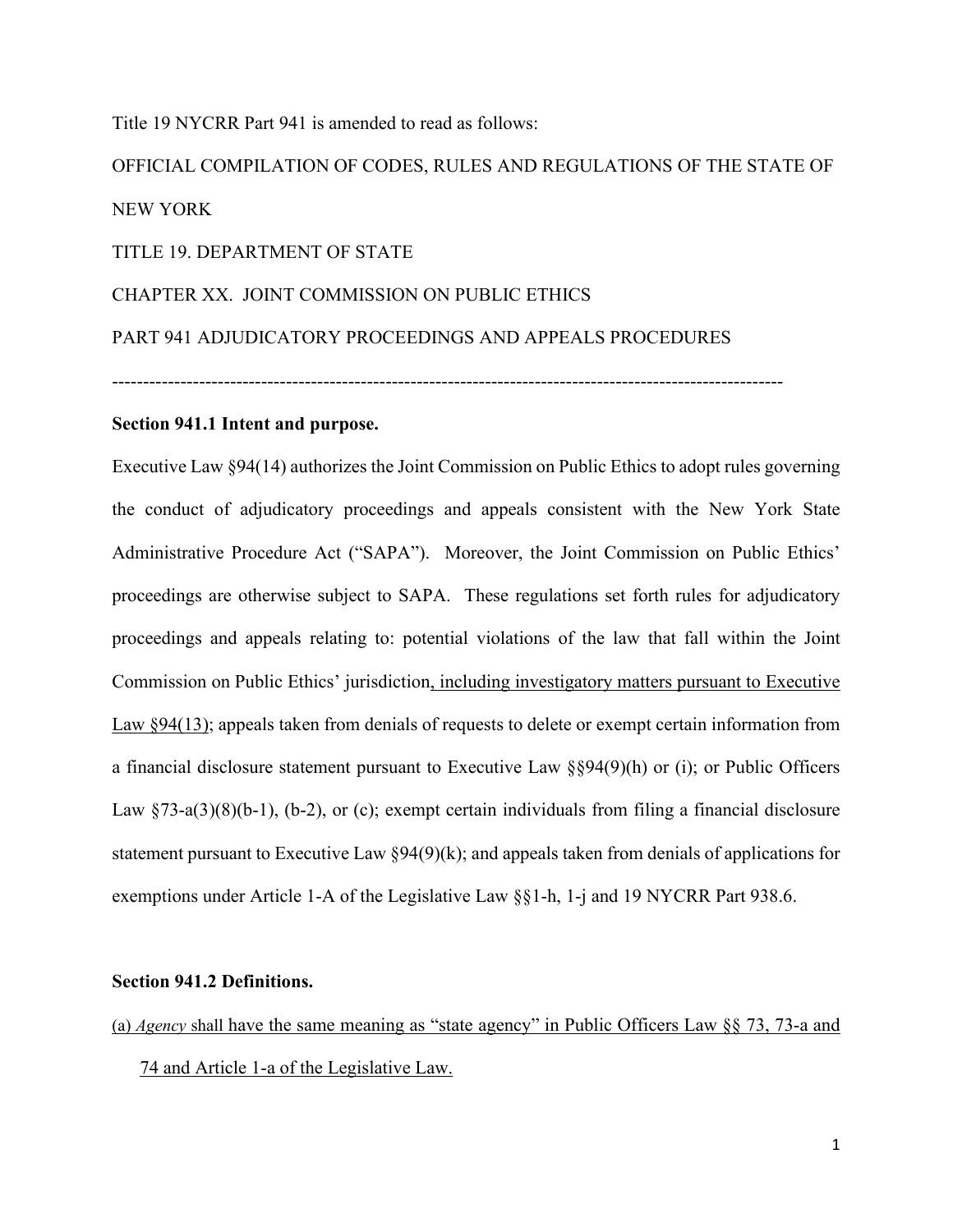[(a)] (b) *Appellant* shall mean the recipient of a denial by the Executive Director for deletion or exemption of certain information from a financial disclosure statement or for exemption from filing a financial disclosure statement who wishes to appeal or has appealed that denial to the members of the Commission.

[(b)] (c) *Client Filer* shall mean:

- (1) Any client retaining or designating a lobbyist that is required to file a semi-annual report pursuant to Legislative Law §1-j; or
- (2) Any lobbyist registered pursuant to Legislative Law §1-e whose lobbying activity is performed on its own behalf and not pursuant to retention by a client. (Such a lobbyist is considered its own client for reporting purposes.)

[(c) *Commission* shall mean New York State Joint Commission on Public Ethics established pursuant to Executive Law §94, which may delegate the authority to act as provided in these rules and regulations to its Executive Director.]

(d) *Complainant* shall mean an individual who submits a tip or complaint to the Commission regarding a violation of Public Officers Law §§73, 73-a or 74, Civil Service Law §107 or Article 1-A of the Legislative Law.

[(d)] (e) *Executive director* shall mean executive director of the Joint Commission on Public Ethics as appointed pursuant to Executive Law  $\S 94(9)(a)$ .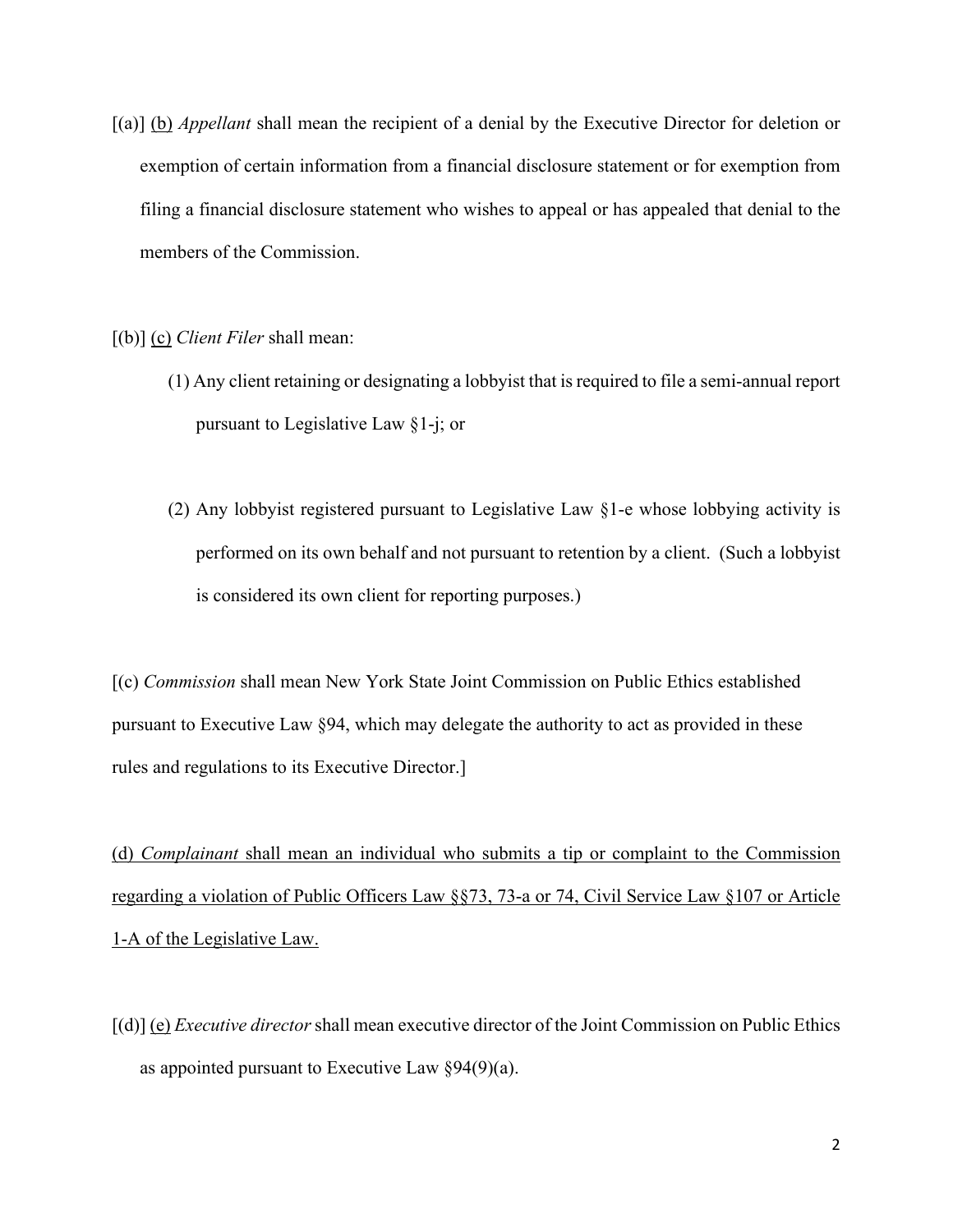- [(e)] (f) *Financial disclosure* statement shall mean annual statement of financial disclosure which is required to be filed pursuant to Public Officers Law §73-a.
- [(f)] (g) *Hearing officer* shall mean the presiding officer in adjudicatory hearings conducted pursuant to this Part and in accord with SAPA.
- [(g)] (h) *Hearing* shall mean any adjudicatory proceeding held by the Commission to determine whether a violation of Public Officers Law §§73, 73-a or 74, Civil Service Law §107 or Article 1-A of the Legislative Law has occurred.

(i) *The Joint Commission on Public Ethics, Commission* or *JCOPE* shall mean the members of the New York State Joint Commission on Public Ethics established pursuant to Executive Law §94, which is authorized to delegate the authority to act as provided in the Executive Law to its Executive Director.

[(h)] (j) *Respondent* shall mean Statewide elected officials, any State officer or employee, members of the legislature or legislative employees, candidates for legislative and statewide offices, and political party chairs covered by Public Officers Law §§73, 73-a or 74 or Civil Service Law §107, or any lobbyist or client, as such terms are defined in Article 1-A of the Legislative Law, who receives a written notice from the Commission pursuant to Section 941.3 of this Part.

(k) *Subject* shall mean any individual or entity identified in a tip, complaint, referral or in a matter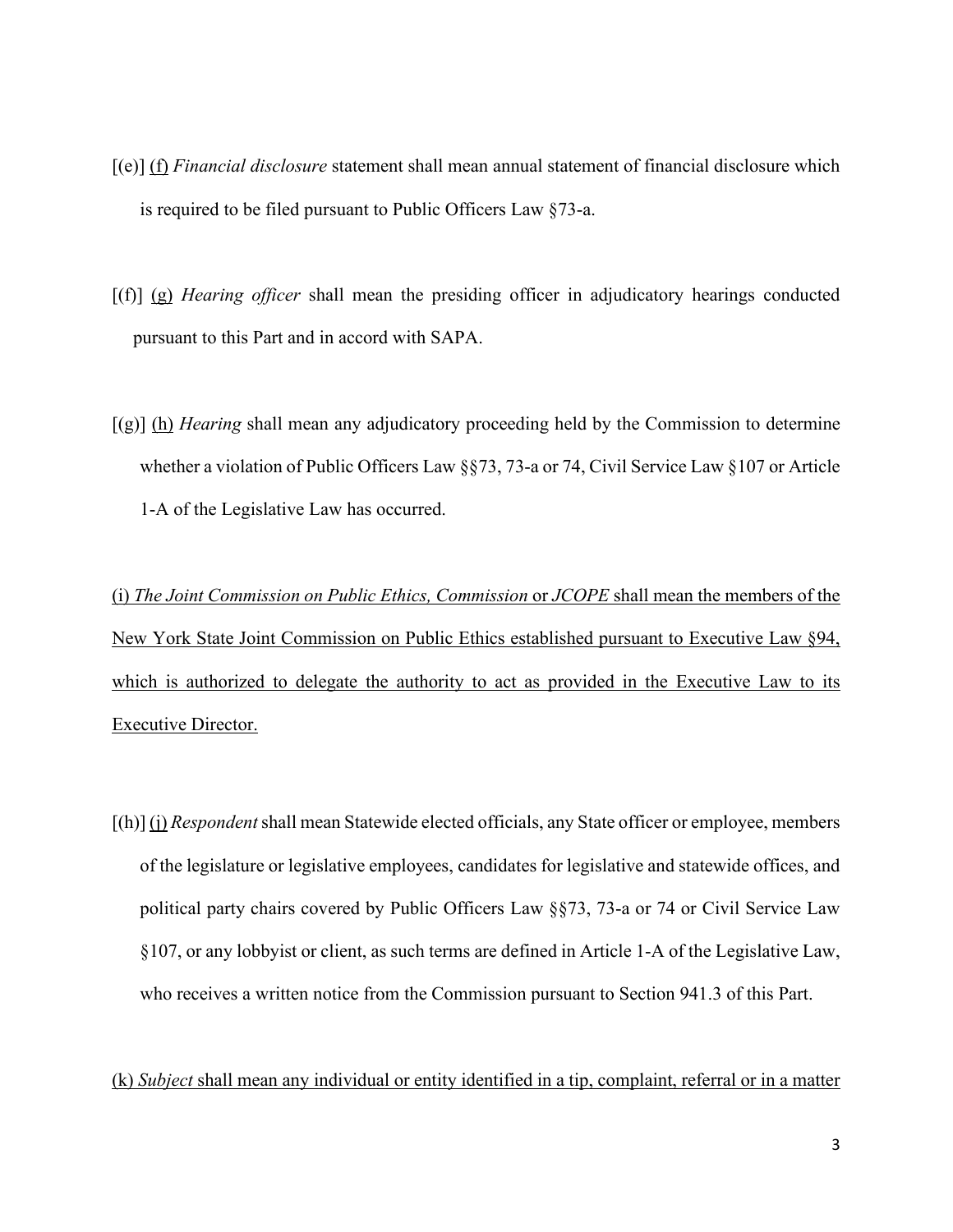initiated by the Commission as allegedly having violated or being in violation of Public Officers Law §§ 73, 73-a or 74, Civil Service Law §107 or Article 1-A of the Legislative Law.

## **Section 941.3 Notices [of Substantial Basis Investigation and Hearing].**

(a) Notice of Allegations ("15-Day Letter"). If the Commission receives a sworn complaint or a referral alleging that a person or entity subject to the jurisdiction of the Commission has violated a law that the Commission is authorized to enforce or if a reporting individual has filed a statement that reveals a possible violation of such laws, or if the Commission determines on its own initiative to investigate a possible violation, the Commission shall notify the subject individual or entity in writing, describe the possible or alleged violation of such laws, and provide a description of the allegations against them and the evidence, if any, supporting such allegations; provided however that the Commission shall redact any information that, in the judgment of the Commission, may be prejudicial to either the Complainant or the investigation.

(1) The 15-Day Letter shall provide the individual or entity with a fifteen-day period in which to submit a written response - including any evidence, statements, and proposed witnesses - setting forth information relating to the activities cited as possible or alleged violation(s) of law.

*(i)* While any response submitted will be reviewed by the Commission, the Commission is not precluded from voting to commence a substantial basis investigation prior to receiving a Respondent's written response.

(*ii*) An extension of time to respond may be available to Respondent upon request; however, if the requested extended deadline will lapse after the next scheduled meeting of the Commission, the Respondent must waive any claims or defenses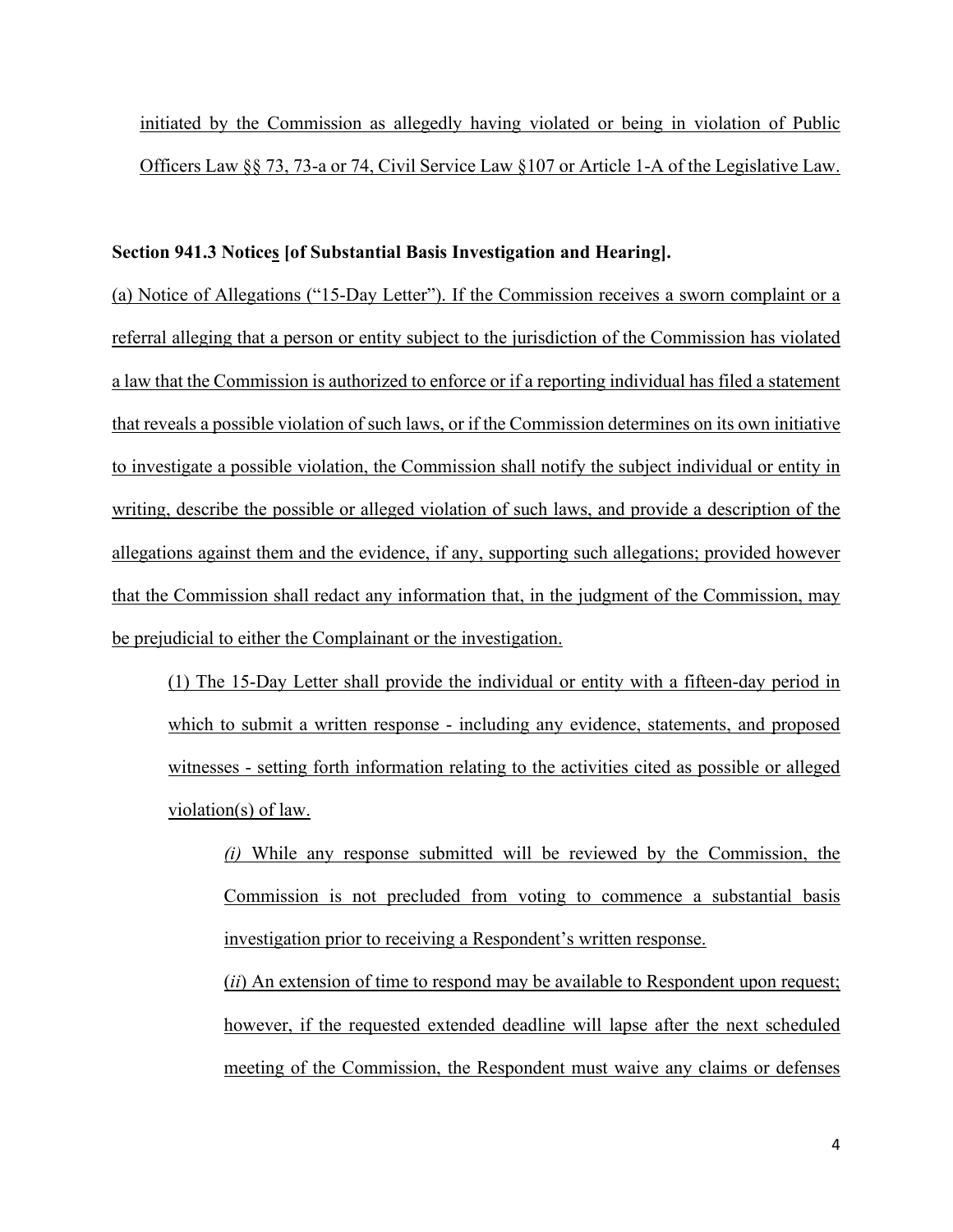against the Commission for failure to act in a timely manner.

 $(2)$  The 15-Day Letter shall include a copy of the Commission's rules regarding the conduct of adjudicatory proceedings and appeals and shall also contain a plain language summary of the rules contained in this Part.

(3) Pursuant to Executive Law  $\S 94(13)$ (c), the 15-Day Letter continues the Commission's jurisdiction over the Respondent.

(b) Notice of Commission Vote. (1) Within sixty calendar days after a sworn complaint or a referral is received or an investigation is initiated on the Commission's own initiative, the Commission shall vote on whether to commence a full investigation of the matter under consideration to determine whether a substantial basis exists to conclude that a violation of law has occurred. The Commission shall provide written notice of its decision in accordance with this section.

(i) When an investigation is initiated on the Commission's own initiative, the date from which the sixty days will run is the date on which the Commission sent the 15-Day Letter to Respondent.

(ii) Within the statutorily required sixty-day period, the Commission may vote not to commence a substantial basis investigation and reserve the right to reconsider the matter as alleged in the 15-Day Letter; at any time thereafter, the Commission may vote to commence a full investigation of the matter under consideration to determine whether a substantial basis exists to conclude a violation of law has occurred. The Commission shall provide written notice of any such decision.

(2) Within sixty days of such vote, the Commission shall provide written notice of its decision as follows: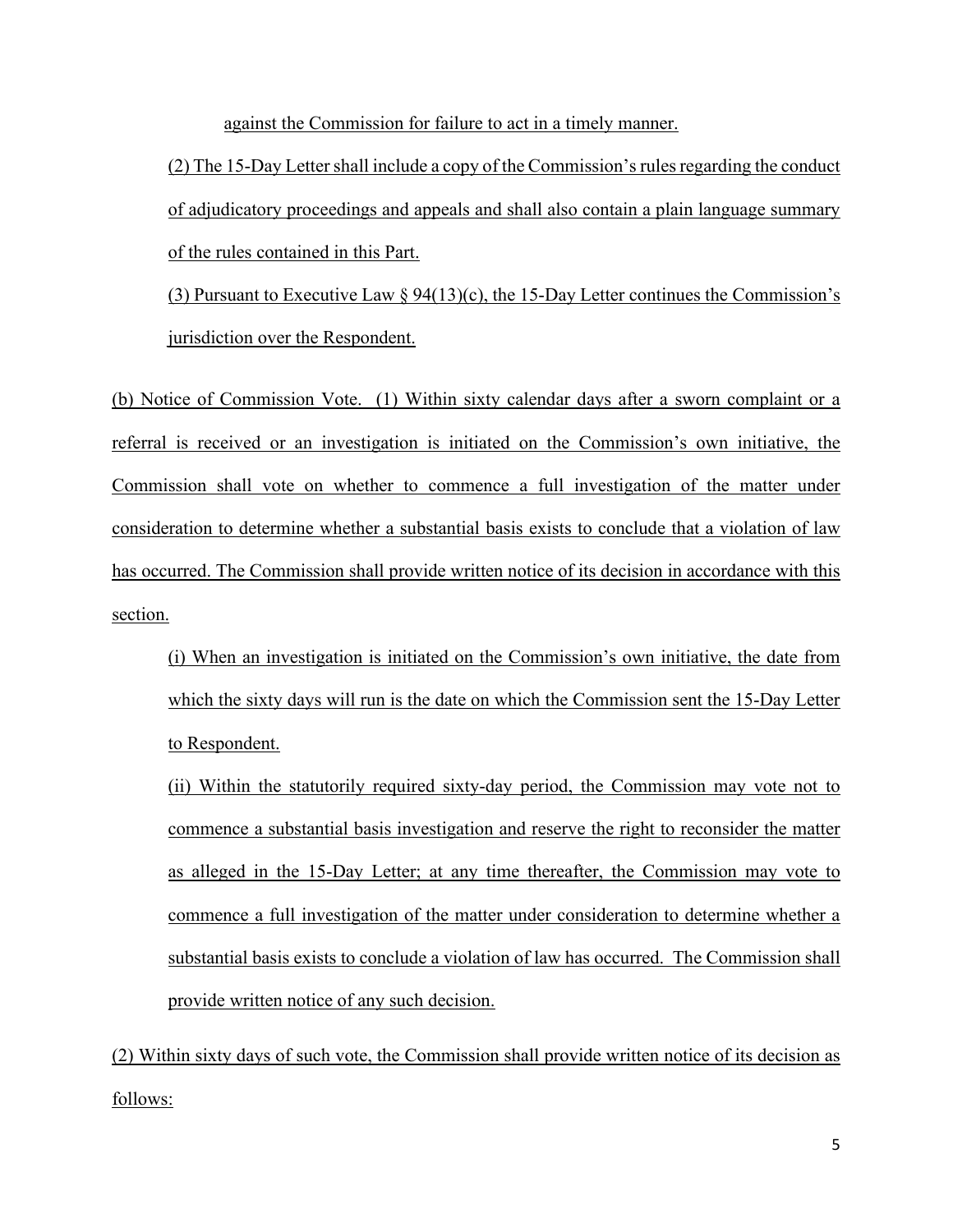(i) to the Complainant, if any;

(ii) to the Subject or Respondent, if the Subject or Respondent has been notified of the allegations against them;

(iii) to any Agency that made a referral to the Commission or otherwise notified the Commission of the allegations, or any Agency which employs the Subject or Respondent; and

(iv) at the discretion of the Commission, written notice may be provided to a Subject who has not been previously notified of the allegations against them or to other interested parties, including but not limited to witnesses.

[(a) Written notice shall be provided to the Respondent of the Commission's decision to commence an investigation and conduct a hearing to determine whether a substantial basis exists to conclude a violation of law has occurred.]

(c) Notice of Hearing. (1) At any time after commencing a substantial basis investigation, [The] notice [substantial basis investigation and] shall be provided to the Respondent to inform [the] Respondent of [his or her] their right to be heard and appear by attorney at a confidential hearing to be held within thirty (30) days of such written notice. The notice shall contain the following:

[1] (i) the alleged violations of law and the factual basis for those allegations;

[2] (ii) a statement of the time and place of the hearing;

[3] (iii) the hearing officer who will preside over the matter and instructions for the submission of any notices, filings, or other papers;

[4] (iv) a statement for hearing impaired parties and participants concerning the provision of deaf interpretation without charge;

[5] (v) notice to the Respondent that failure to appear will not preclude the Hearing Officer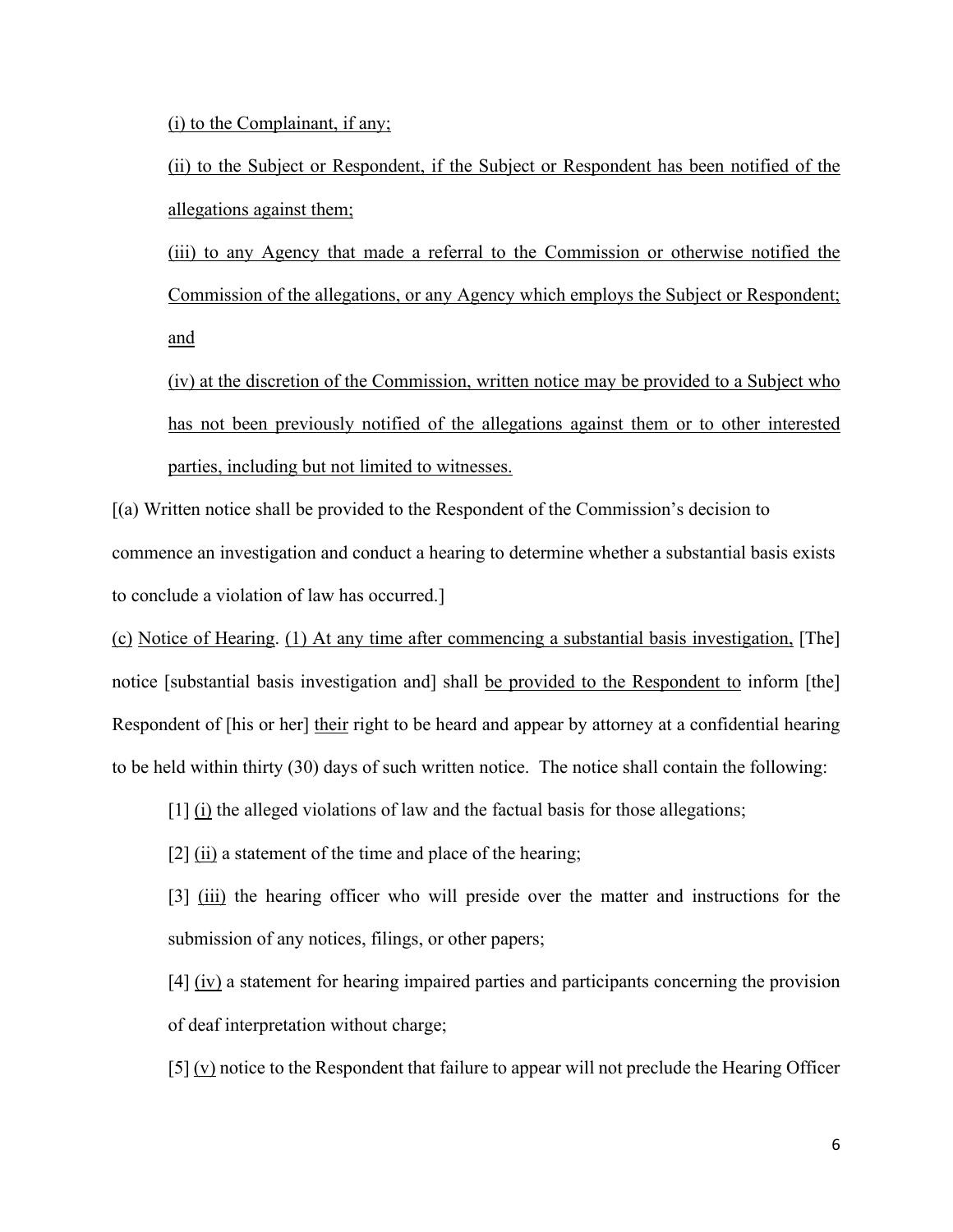or Commission from proceeding with the scheduled hearing; and

[6] (vi) any other information deemed necessary or appropriate.

 $[(b)]$  (2) [the notice of substantial basis investigation and] The notice of hearing shall include a copy of the Commission's rules regarding the conduct of adjudicatory proceedings and appeals and shall also contain a plain language summary of the rules in this Part.

(d) Notice of Closure. If, upon receipt and review of a matter, it is determined at any stage that there is no violation, that any potential violation has been rectified, or if the matter is closed for any other reason, the Commission shall provide written notice as follows:

(1) to the Complainant, if any;

(2) to the Subject or Respondent if they have been notified, by the Commission or otherwise, of a complaint or allegations against them;

(3) to any Agency that made a referral to the Commission or otherwise, notified the Commission of the allegations, or any Agency which employs the Subject or Respondent. (4) At the discretion of the Commission, written notice shall be provided to a Subject who has not been previously notified of the allegations against them or other interested parties, including but not limited to witnesses.

## **Section 941.4 Time and place of hearing and service of filings.**

(a) The Commission shall determine the time and place of hearing and shall, as practicable, take into account the convenience of the parties and the availability of witnesses.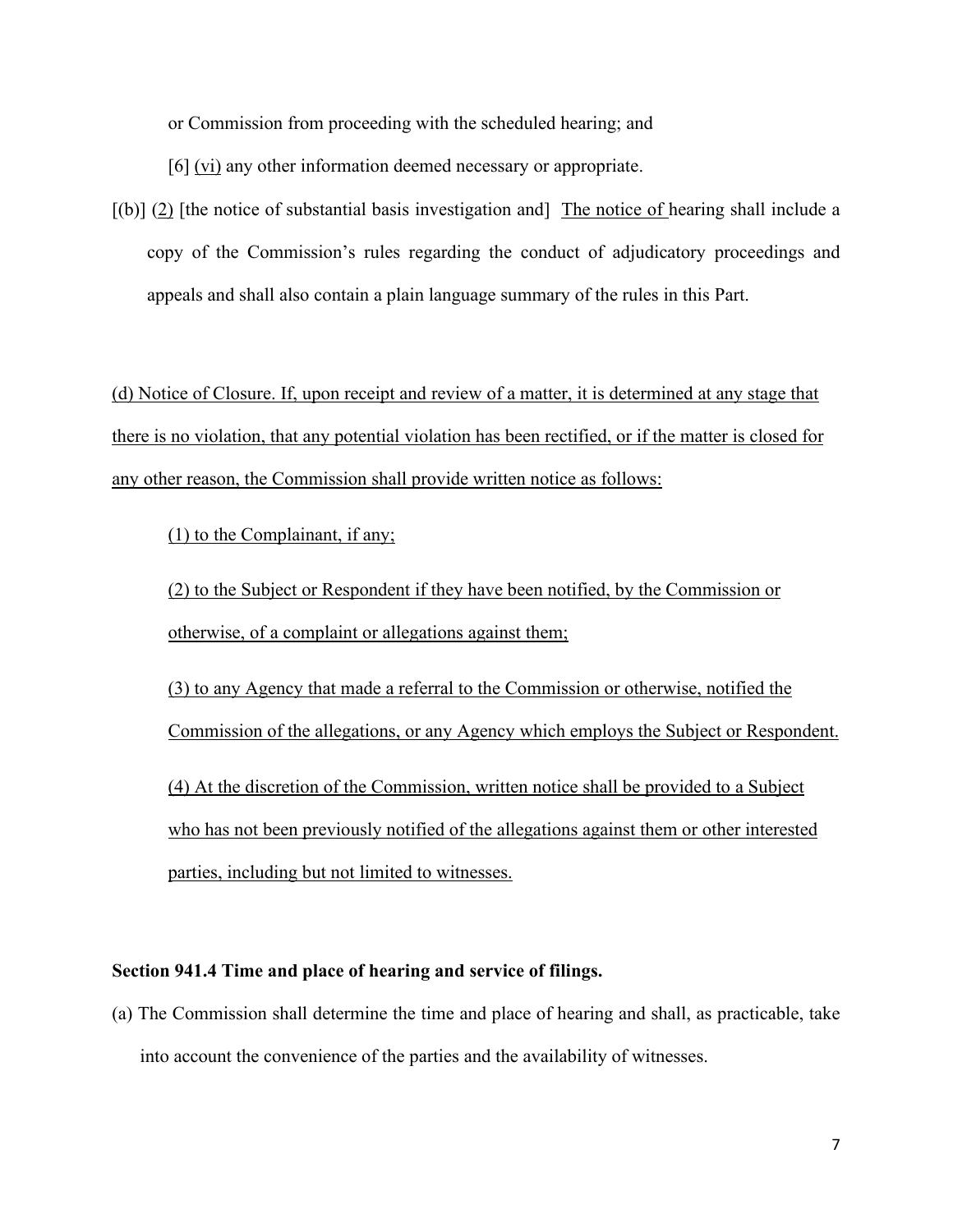- (b) The time and place of hearing shall not be changed unless a party formally requests a change pursuant to the adjournment request procedure contained in section 941.8 of this Part and the hearing officer determines that sufficient cause has been set forth for such a change of time and place in a timely manner.
- (c) Any written notice or filing by the Respondent shall be served upon the hearing officer and the Commission at the offices of the Commission as specified in the notice of substantial basis investigation and hearing.

#### **Section 941.5 Representation.**

- (a) Any person compelled to appear in person or who voluntarily appears in any hearing herein described shall be accorded the right to be accompanied, represented and advised by counsel. Nothing herein shall be construed either to grant or to deny to any person who is not a lawyer the right to appear for or represent others in any hearing. However, any person appearing before the Commission in a representative capacity will be required to establish his or her authority to act in such capacity.
- (b) Any counsel or attorney for the Respondent shall file with the Commission a Notice of Appearance in a form provided by the Commission.

## **Section 941.6 Selection of hearing officer.**

(a) The Commission shall maintain a list of independent hearing officers in accordance with the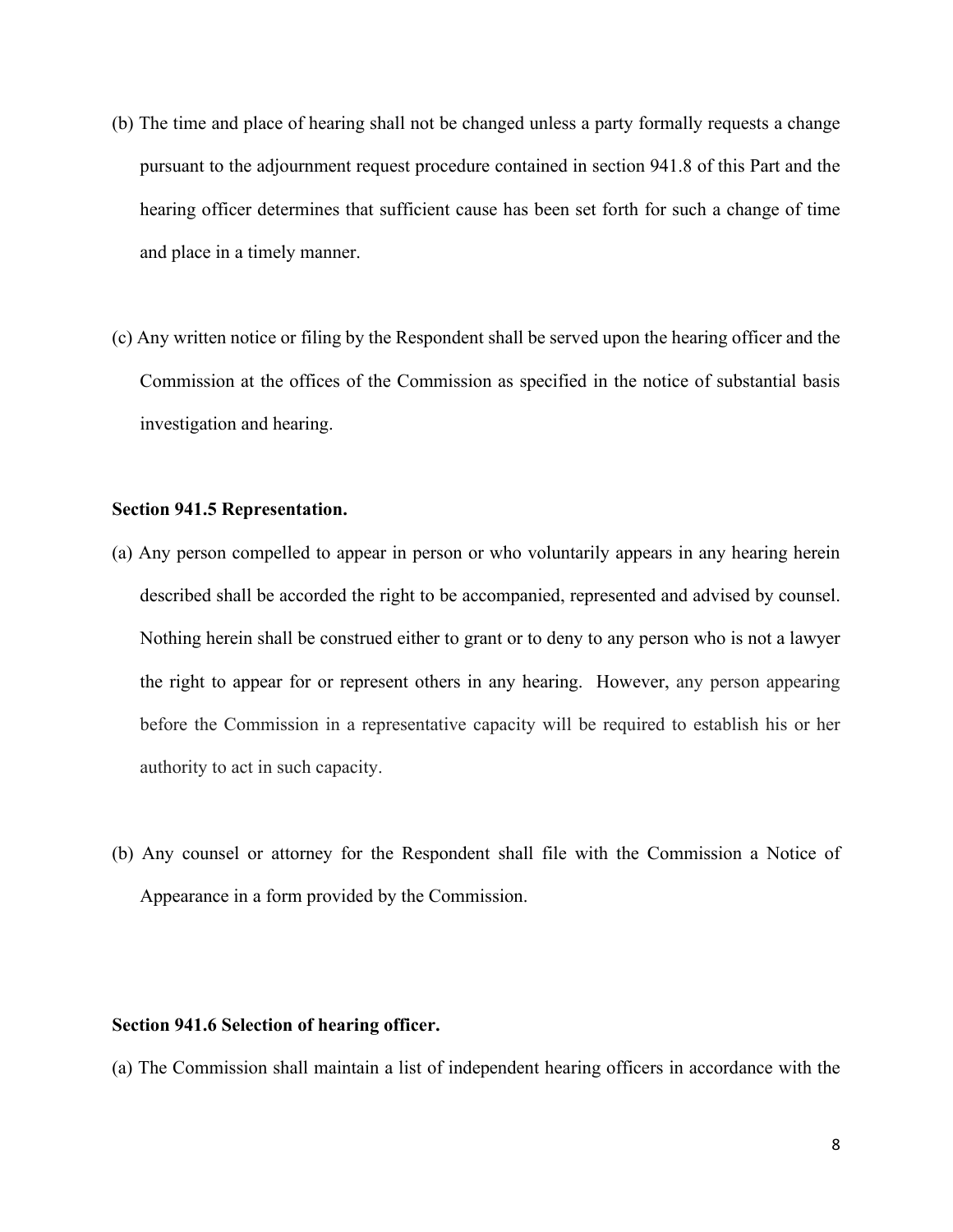Commission's policies and procedures.

- (b) The Commission shall select at random from the list of independent hearing officers a hearing officer to preside over each hearing or appeal, when applicable.
- (c) Such hearing officer shall not have any conflict of interest in the matter being heard before him or her. The hearing officer shall not sit as a hearing officer in a matter to which he or she is a party; or in which he or she has been attorney or counsel; or in which he or she is interested; or if he or she is related to any party or witness in the matter; or in any circumstance where there is conflict of interest.
- (d) In the event of a hearing officer's death, resignation, removal, termination of employment, disability, or inability or failure to make a written finding and recommendation within the time period allowed after the completion of the hearing, the Commission may direct that all of the evidence taken at the hearing be submitted to the Commission for decision.

## **Section 941.7 Powers and duties of hearing officers.**

- (a) A hearing officer is authorized to do the following in any hearing to which the hearing officer is assigned:
	- (1) Administer oaths or affirmations.
	- (2) Sign and issue subpoenas in the name of the Commission, at the request of any party or the direction of the Commission, requiring attendance and testimony by witnesses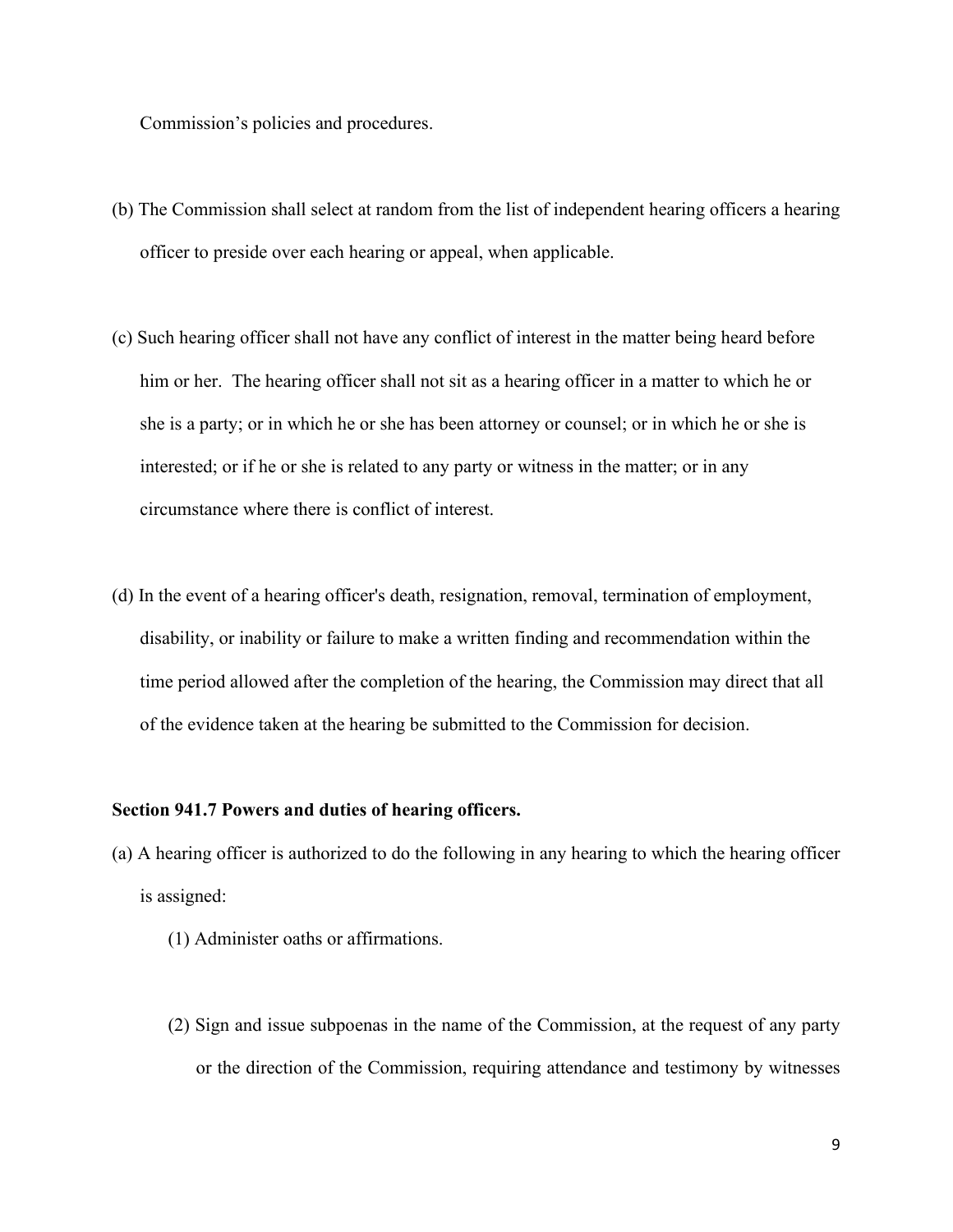and the production of books, papers, documents and other evidence. Subpoenas shall be regulated by the Civil Practice Law and Rules. Nothing herein contained shall affect the authority of an attorney for a party to issue such subpoenas under the provisions of the Civil Practice Law and Rules.

- (3) When there is good cause to believe that the testimony of a potential witness will be unavailable at the time of hearing, testimony may be taken by deposition. The hearing officer shall allow the use of such depositions at the hearing.
- (4) Regulate the course of the hearings, set the time and place for continued hearings and fix the time for filing of briefs and other documents for review by the hearing officer prior to the issuance of findings of fact and recommendations.
- (5) Direct the parties to appear for pre-hearing conference and confer to consider the simplification or settlement of the issues and/or stipulations as to the underlying facts by consent of the parties.
- (b) A hearing officer is authorized, in any hearing or appeal to which the hearing officer is assigned, to issue findings of fact, conclusions of law, and recommendations, as may be appropriate.

#### **Section 941.8 Adjournment.**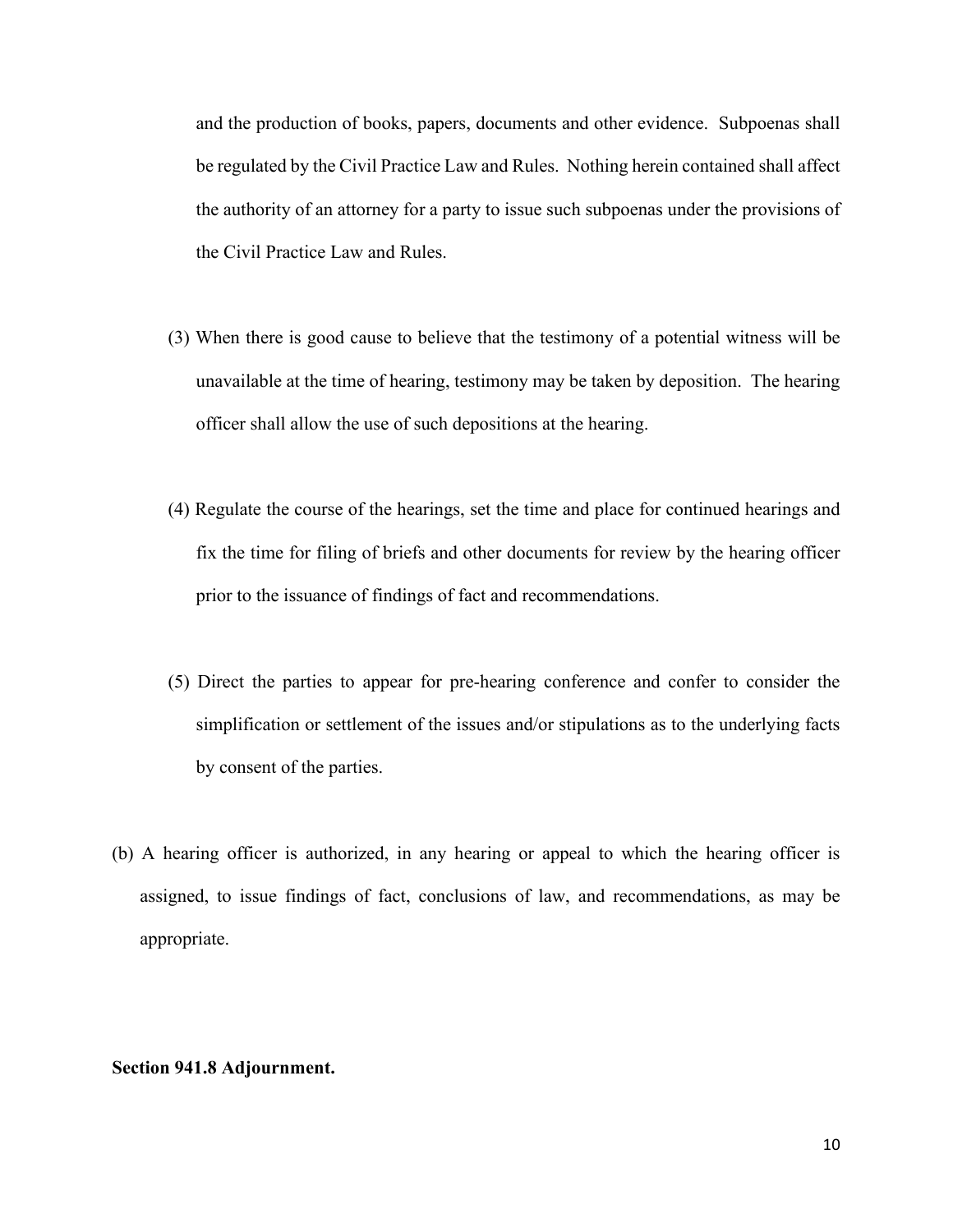- (a) A hearing officer shall grant an adjournment of any hearing conducted pursuant to these rules only for good cause.
- (b) Unless for good cause shown, written requests for adjournment shall be submitted to the hearing officer of record in the hearing and a copy provided to the other party no later than five (5) business days preceding the hearing date. The request must be accompanied by an affidavit which contains sufficient detail to allow the hearing officer to rule on the request for such adjournment.
- (c) No request for adjournment shall be considered granted until approved by the hearing officer.

### **Section 941.9 Time limits.**

- (a) At least seven (7) days before the hearing, the Commission shall provide to the Respondent any additional evidence supporting the allegations that was not previously described in the notice sent pursuant to Executive Law §94(13)(a) and subsection 941.8(c) in sufficient detail to enable the Respondent to respond at the hearing.
- (b) At least seven (7) days before the hearing, the Respondent shall provide the Commission and hearing officer a list of possible witnesses and notice of any defenses to be presented, and supporting evidence, in sufficient detail to permit the Staff of the Commission to prepare for the hearing.
- (c) Any other papers, statements, proofs, and evidence shall be provided to the other party and the hearing officer, in the hearing officer's discretion and at a time to be designated by the hearing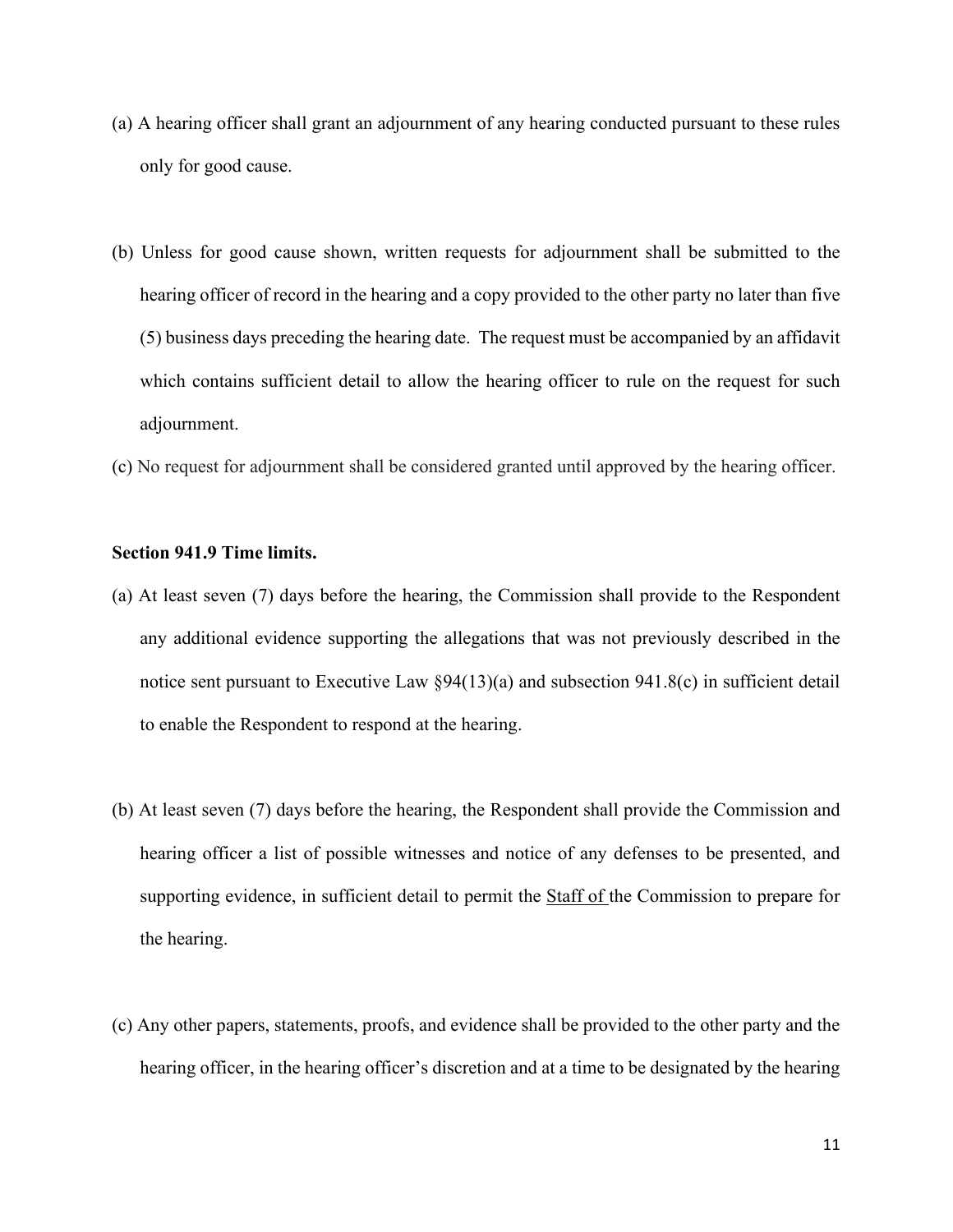officer. The hearing officer, Executive Director or the Commission may grant an extension of time for filing such matters only upon formal request.

- (d) Except by consent of the parties, every hearing conducted pursuant to these rules shall be concluded within 180 days of the date of the hearing specified in the notice of substantial basis investigation and hearing. An adjournment or continuance granted at the request of the Respondent or by mutual consent of the parties will extend the period of time for conclusion by the length of time the adjournment or continuance is granted.
- (e) The Commission, the Executive Director, or the hearing officer may, at any time before the time limits delineated above expire, extend such time period by making a determination that the time provided is insufficient to complete the hearing and shall state sufficient reasons therefor. This extension shall not be for a period longer than 90 days after the expiration of the original 180 day period during which the hearing should have been concluded.
- (f) Failure by the hearing officer, the Executive Director or the Commission to adhere to time limits established by this section shall be reviewable under Article 78 of the Civil Practice Law and Rules in a proceeding in the nature of mandamus.

#### **Section 941.10 Conduct of hearings.**

(a) All hearings and proceedings before the hearing officer or Commission related thereto commenced under these rules are confidential in accordance with Executive Law § 94(13(b)).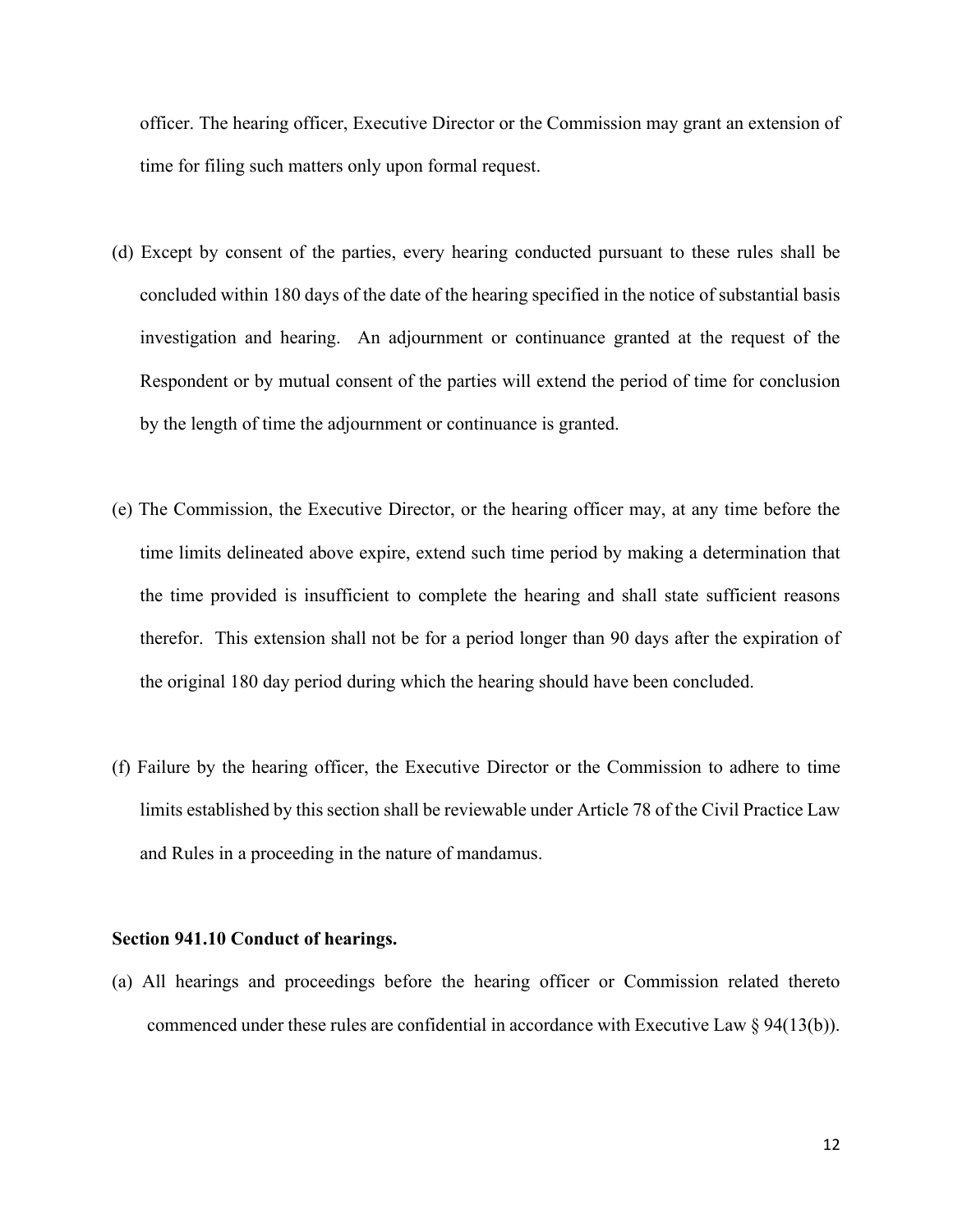- (b) The Respondent shall not be deprived of the opportunity to appear; however, failure to appear after service of notice shall not preclude a decision by the hearing officer and the Commission, upon proof of service, to proceed with the scheduled hearing. Proof of service shall consist of a certified mail receipt or affidavit of service.
- (c) The hearing officer shall conduct all hearings under these rules and shall exercise the power and authority of presiding officers or hearing officers as defined by SAPA, any other pertinent statute and these regulations.
- (d) The hearing officer may exclude from the hearing room or from further participation in the proceeding any person who engages in contemptuous conduct before the hearing officer.

## **Section 941.11 Oaths.**

- (a) All oaths required by these rules may be taken before any person authorized to administer oaths within the State of New York.
- (b) Oaths shall be administered to all witnesses who testify or appear in any hearing conducted pursuant to these rules.

#### **Section 941.12 Evidence and proof.**

(a) The formal rules of evidence do not apply with respect to any hearings under the Commission's jurisdiction. Objections to evidentiary offers may be made and shall be a part of the record. Subject to these rules, any party may, for the purpose of expediting the hearing, and when the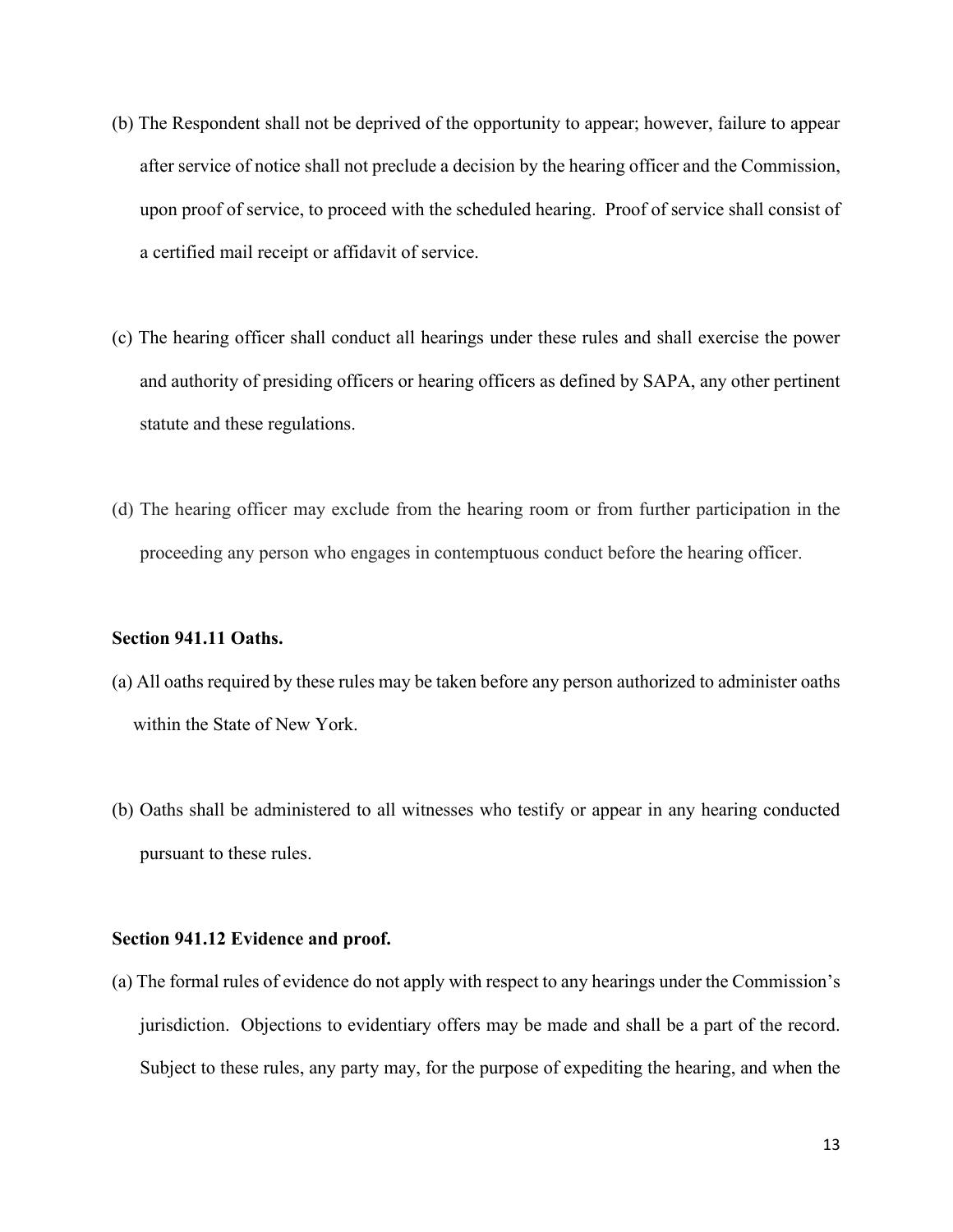interests of the parties will not be substantially prejudiced thereby, submit all or part of the evidence in written form.

- (b) The introduction of cumulative or irrelevant evidence shall be avoided and the hearing officer may curtail the testimony of any witness which he or she judges to be merely cumulative or irrelevant; however, the party offering such testimony may make a short avowal of the testimony which would be given and if the witness asserts that such avowal is true, this avowal shall be made part of the record.
- (c) All evidence appearing in the record shall be deemed to have been validly introduced.
- (d) The burden of proof shall be on the Commission unless otherwise provided by statute.
- (e) Each party shall have the right to give sworn testimony, to produce witnesses, to present documentary evidence and to examine opposing witnesses and evidence.
- (f) The parties may, by agreement, stipulate as to any facts involved in the proceeding, provided that such stipulation is duly noted in the record.
- (g) Official notice may be taken of all facts of which judicial notice could be taken and of other facts within the specialized knowledge of the Commission. When official notice is taken, every party shall be given notice thereof and shall on timely request be afforded an opportunity prior to decision to dispute the fact or its materiality.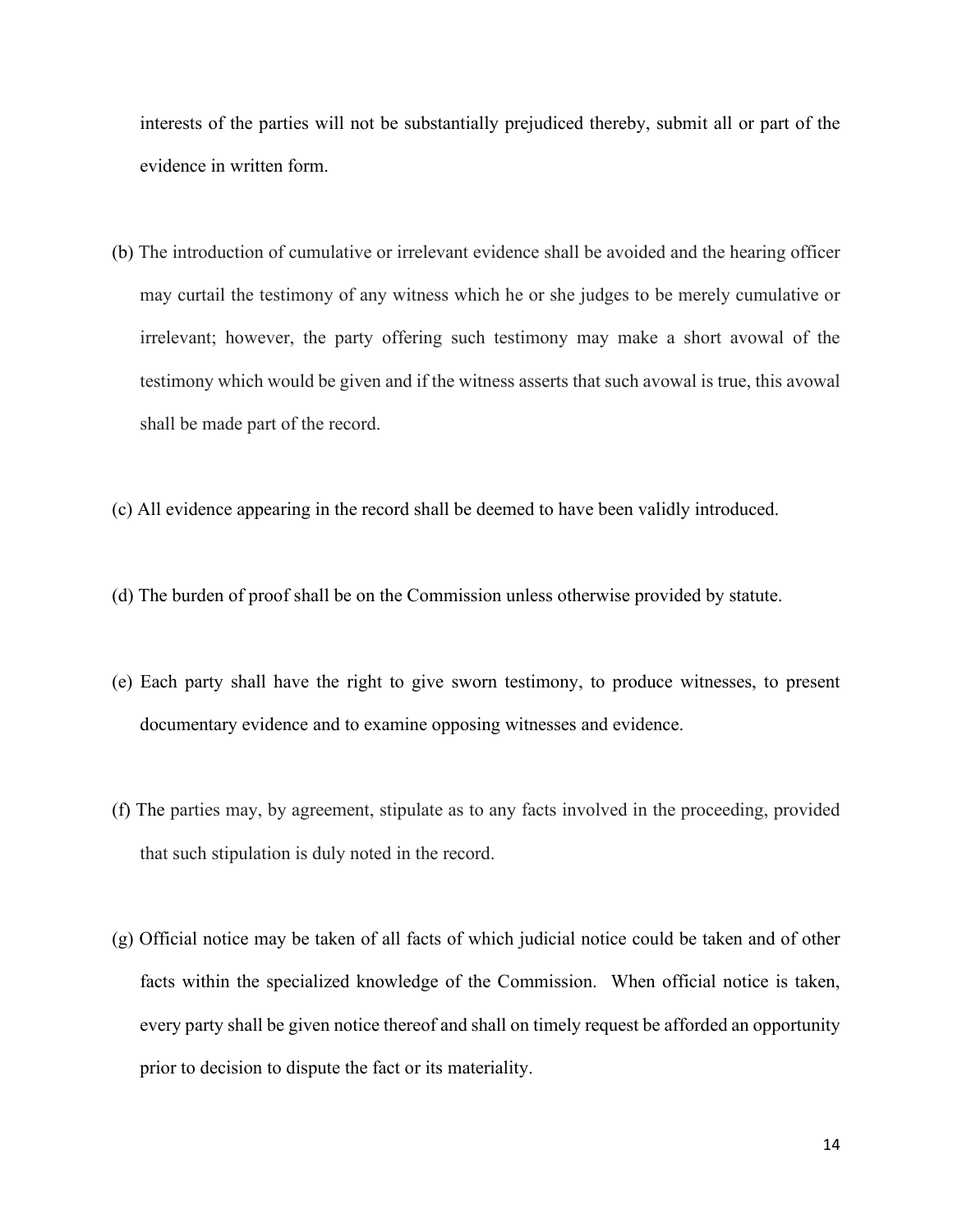# **Section 941.13 Proposed Findings of Fact and Recommendation, Substantial Basis Investigation Report, and Notice of Civil Assessment.**

- (a) Within sixty (60) days of the conclusion of the hearing, the hearing officer shall make findings of fact and a recommendation as to the appropriate penalty to be assessed or any other action to be taken. The hearing officer shall transmit the proposed findings of fact and recommendation to the Respondent and his or her representative and to the Commission. The hearing officer may request from the Commission an extension of time in which to transmit the proposed findings of fact and recommendation. The Commission shall notify the hearing officer and all parties and their representatives should it grant an extension.
- (b) Within thirty (30) days of the hearing officer's transmittal of the findings of fact and recommendation, the following shall occur:
	- (1) The Respondent shall have an opportunity to respond in writing, in the form of a brief directed to the Commission, to the findings of fact and recommendation of the hearing officer. The brief may not include or discuss evidence which is not a part of the official record of the hearing.
	- (2) The Commission's staff shall have an opportunity to respond in writing in the form of a brief directed to the Commission, to the findings of fact and recommendation of the hearing officer, and shall submit a proposed Substantial Basis Investigation Report to the Commission for its consideration.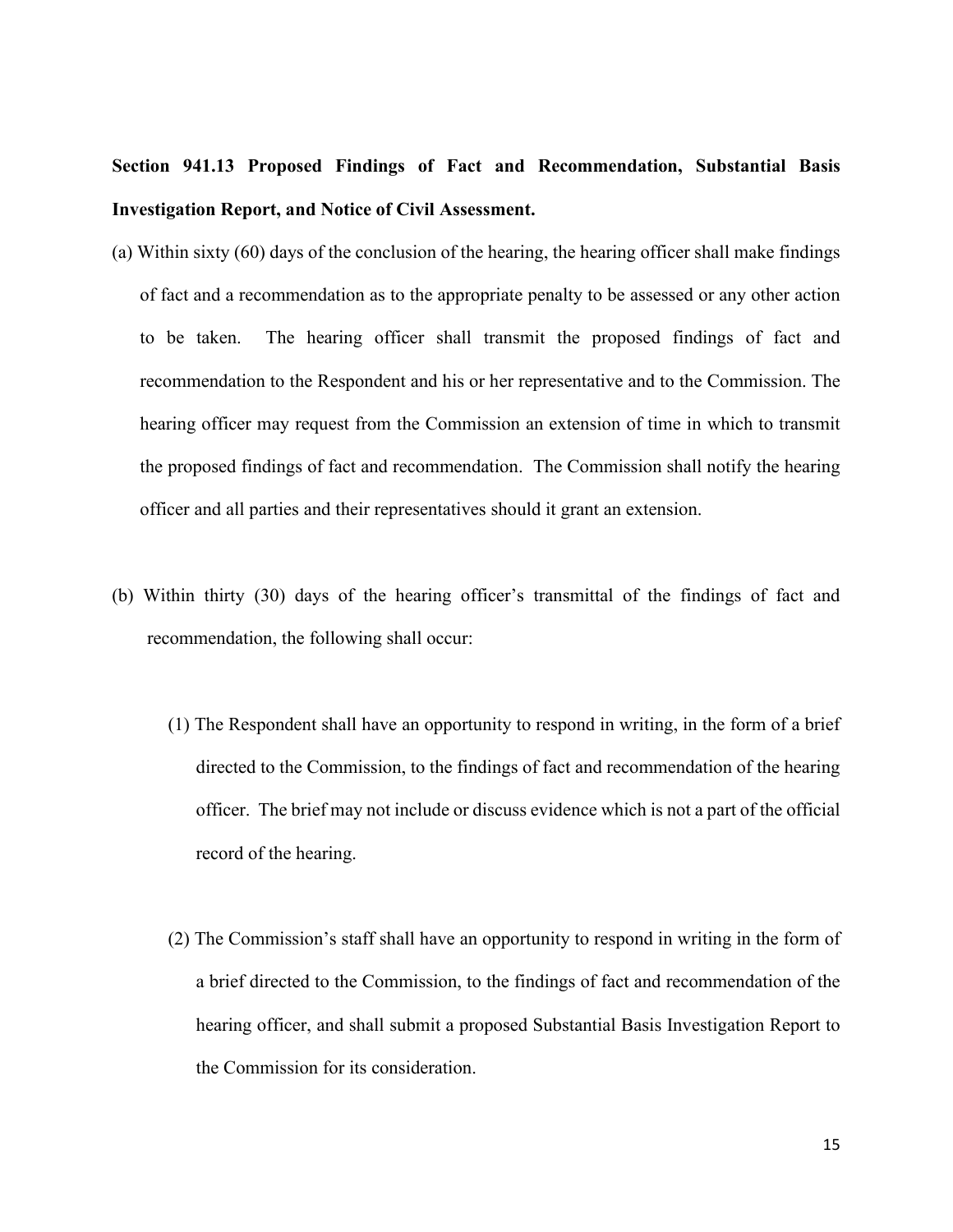- (c) The Commission shall have sixty (60) days from receipt of the proposed Substantial Basis Investigation Report, or as soon thereafter as possible, in which to vote on whether or not to issue a Substantial Basis Investigation Report and issue a Notice of Civil Assessment. In the Substantial Basis Investigation Report, the Commission may adopt the findings of fact and recommendation of the hearing officer in whole or in part, or it may reverse, remand and/or dismiss the hearing officer's finding of fact and recommendation based upon the record produced at the hearing.
- (d) The Commission shall release such report publicly within forty‐five days of its issuance.
- (e) With respect to the investigation of a Respondent subject to the jurisdiction of the Commission, other than a member of the legislature or a legislative employee or candidate for member of the legislature, if after its investigation and the hearing the Commission has found a substantial basis to conclude that Respondent violated the Public Officers Law, Civil Service Law or the Legislative Law, the Commission shall send a Substantial Basis Investigation Report containing its findings of fact and conclusions of law to the individual or entity.
- (f) A substantial basis investigation report issued pursuant to Executive Law § 94(14-a) shall be delivered to the Legislative Ethics Commission and to the individual who is the subject of the report, and shall be made public and otherwise be governed by [the] Legislative Law §80.
- (g) The Commission shall mail or deliver to each party to the hearing and to its representatives of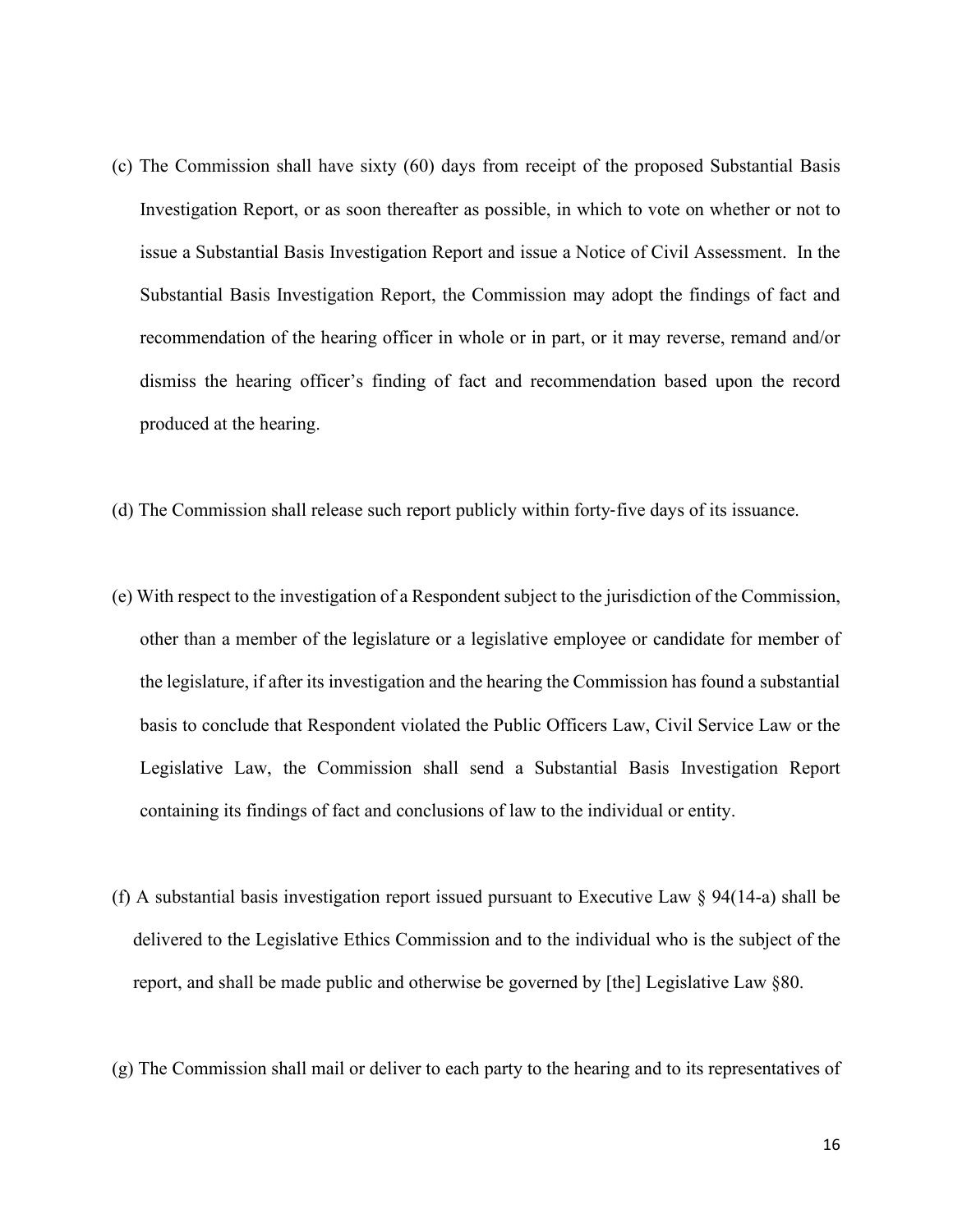record a copy of all findings of the hearing officer and all final decisions including a Notice of Civil Assessment, if any, of the Commission.

## **Section 941.14 Fines, penalties.**

- (a) The Commission's assessment of civil penalties made pursuant to Executive Law §94(14) shall not preclude its referral of violations of law to a prosecutor for criminal prosecution.
- (b) If the alleged violation has been established, and the Commission determines in light of all the circumstances that the violation is not serious enough to warrant assessment of a civil penalty, the Commission, in its discretion, may take such other action as appropriate including, but not limited to, a written admonition or a recommendation that disciplinary action be taken. The Commission may forward a copy of such admonition or recommendation for disciplinary action to the individual's appointing authority, as appropriate.

#### **Section 941.15 Record of hearing.**

- (a) The record in hearings under these rules shall include:
	- (1) all notices, pleadings, motions, and intermediate rulings;
	- (2) evidence presented;
	- (3) a statement of matters officially noticed except matters so obvious that a statement of them would serve no useful purpose;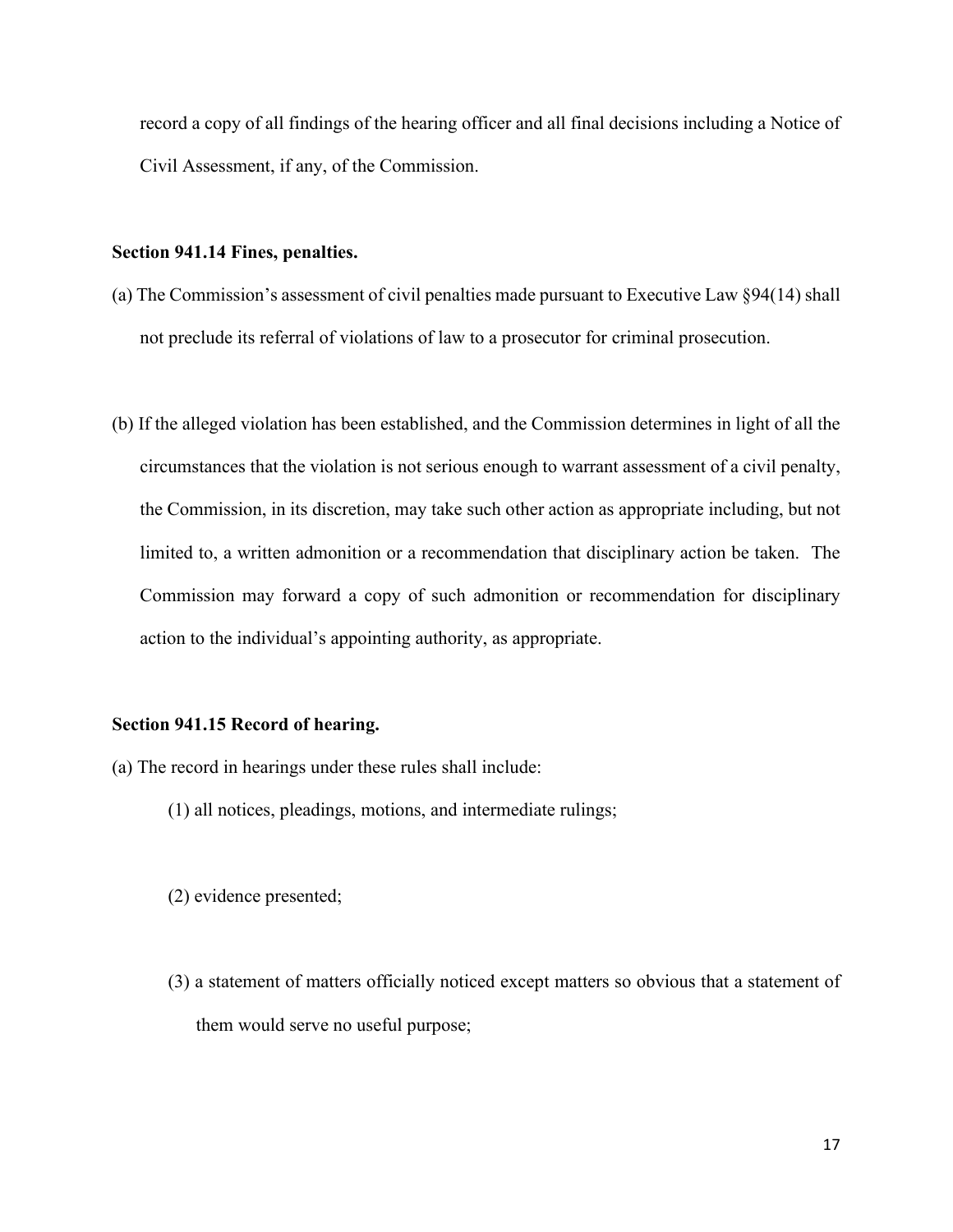(4) questions and offers of proof, objections thereto, and rulings thereon;

- (5) proposed findings and exceptions, if any; and
- (6) any decision, determination, opinion, order or report rendered.
- (b) The Commission shall make available a complete record of all hearings in which the Commission has issued a final decision to any party to that hearing. The Commission shall make this record available upon reasonable notice and written request before the commencement of any judicial review. The Commission shall charge the reasonable cost of preparing such record to the requesting party.
- (c) A written transcript for all hearings conducted pursuant to these rules shall be provided to any party to a hearing. This transcript shall be made available upon reasonable notice and written request following the conclusion of the hearing. The Commission shall charge the requesting party for the reasonable cost of preparing such transcript.

## **Section 941.16 Privacy/confidentiality.**

(a) Executive Law § 94 provides that proceedings, as well as information and evidence obtained, relating to the Commission's determination as to whether a substantial basis exists that there has been a violation of the laws it enforces are confidential while a matter is pending and unless and until the Commission issues a substantial basis investigation report, except that the Commission may authorize the disclosure of such information to the extent necessary in furtherance of its investigations.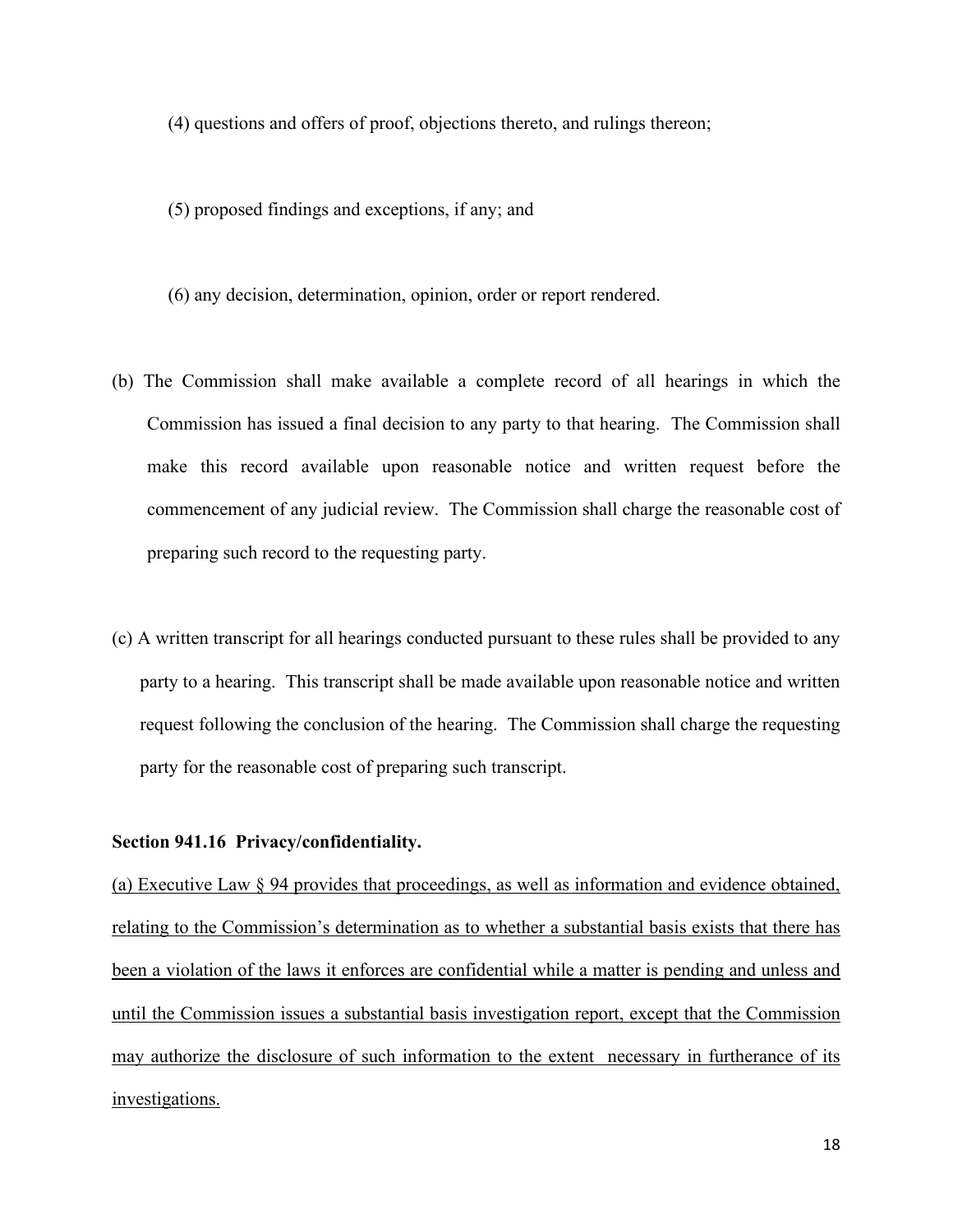(b) Notwithstanding any other provision of law, pursuant to Executive Law 94 (9-a)(b), the Commission, by majority vote of the full Commission in accordance with section 94(6), may disclose to any person or entity outside the Commission any testimony or information obtained by a Commissioner or staff upon a determination that such disclosure is in the public interest as set forth below. Disclosure so authorized may be by full public release or to designated persons or entities as directed by the Commission. The Commission may further direct that disclosure to designated persons or entities be conditioned upon the recipient's agreement to maintain confidentiality and to limit further dissemination.

(c) In determining whether release or disclosure of information relating to a matter is in the public interest, the Commission may consider any one or more of the following criteria:

(1) Whether the Complainant, Subject or Respondent has made public statements relating to an allegation submitted to the Commission;

(2) Whether the Complaint itself or the allegations therein have been publicly disclosed by the Complainant or others;

(3) Whether the identity of the Complainant is a matter of public knowledge;

(4) Whether the fact of the Commission's inquiry or investigation is public knowledge;

(5) Whether the matter, in the judgment of or as determined by the Commission, is, or

involves facts or issues that are, of significant public concern;

(6) Whether disclosure relating to the matter will address public safety concerns;

(7) Whether there are public calls for an investigation;

(8) Whether there is a need for public assurance that the Commission is or has considered the matter;

(9) Whether there have been any inaccurate or misleading statements made publicly about

19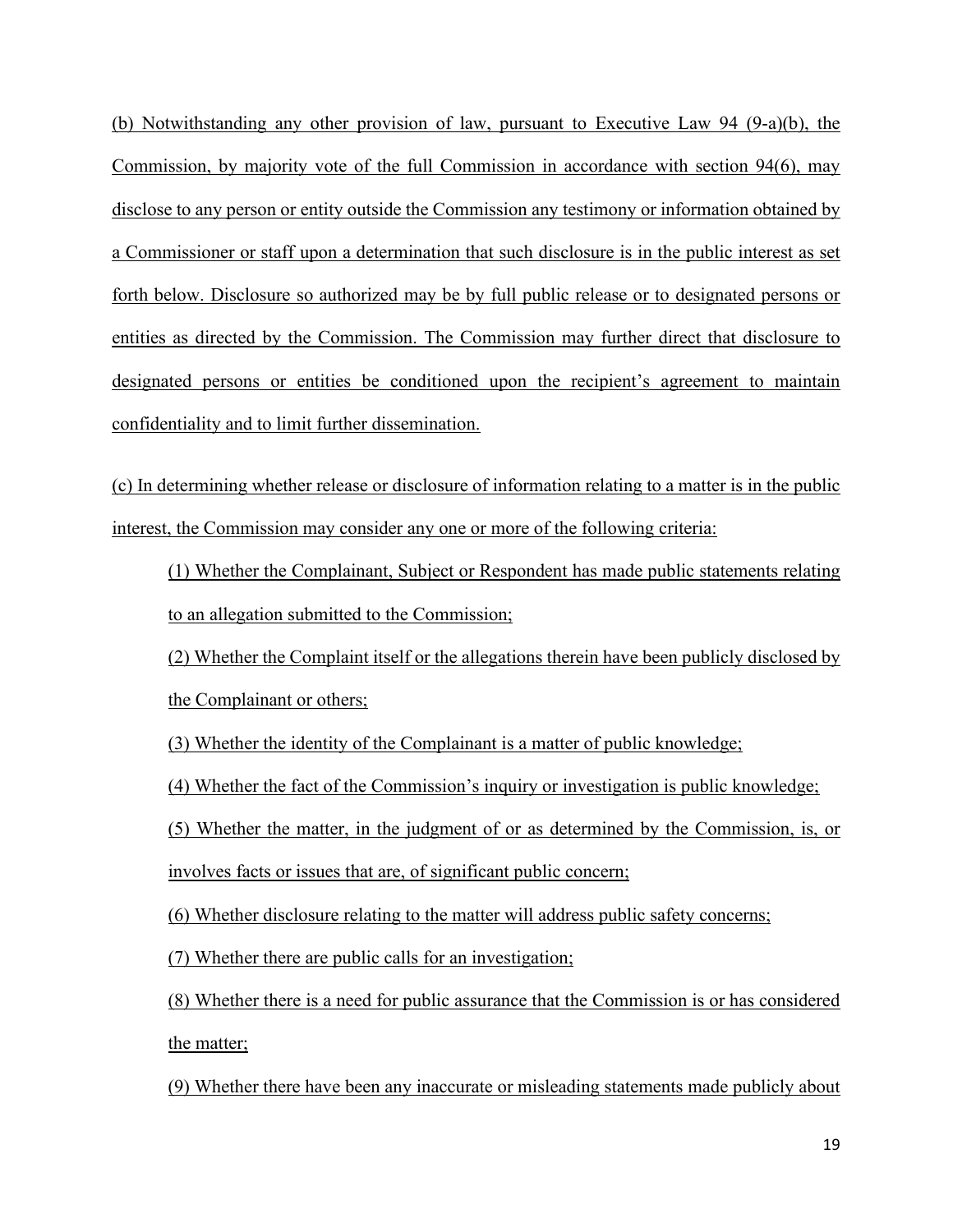the Commission's action or inaction with respect to the matter;

(10) Whether the allegation is an attempt to utilize the Commission for partisan political or electoral gain;

(11) Whether there is pending civil litigation that is related, directly or indirectly, to the allegations, and if so, whether the information will be used to impact the litigation in a manner that is relevant to the proceedings or appears to be aimed at harassment of a party; (12) Whether a prosecutor has asked the Commission to defer action, and if so, whether in the view of the requesting prosecutor disclosure would adversely affect the criminal action; (13) Whether there are alleged victims who have a particular interest in the proceeding;

(14) Whether the Commission's ability to proceed is inhibited because of a lack of jurisdiction over the Subject or conduct; and

(15) Any other factor the Commission deems relevant to determining whether the release of such information is in, or would otherwise serve, the public interest.

(d) In accordance with this section, the Commission has also delegated to staff the authority to consider the criteria in subdivision (c) of this section, and upon a determination that disclosure is in the public interest, staff shall:

(1) Publicly acknowledge receipt of a complaint. However, the complaint itself, including the identity of the Complainant, if not public, shall not be made public absent a vote of the Commission;

(2) Publicly acknowledge that a matter is "pending before JCOPE" until such time as the matter has been closed for any reason;

(3) Publicly acknowledge that a matter is "no longer pending before JCOPE" after the matter has been closed for any reason; and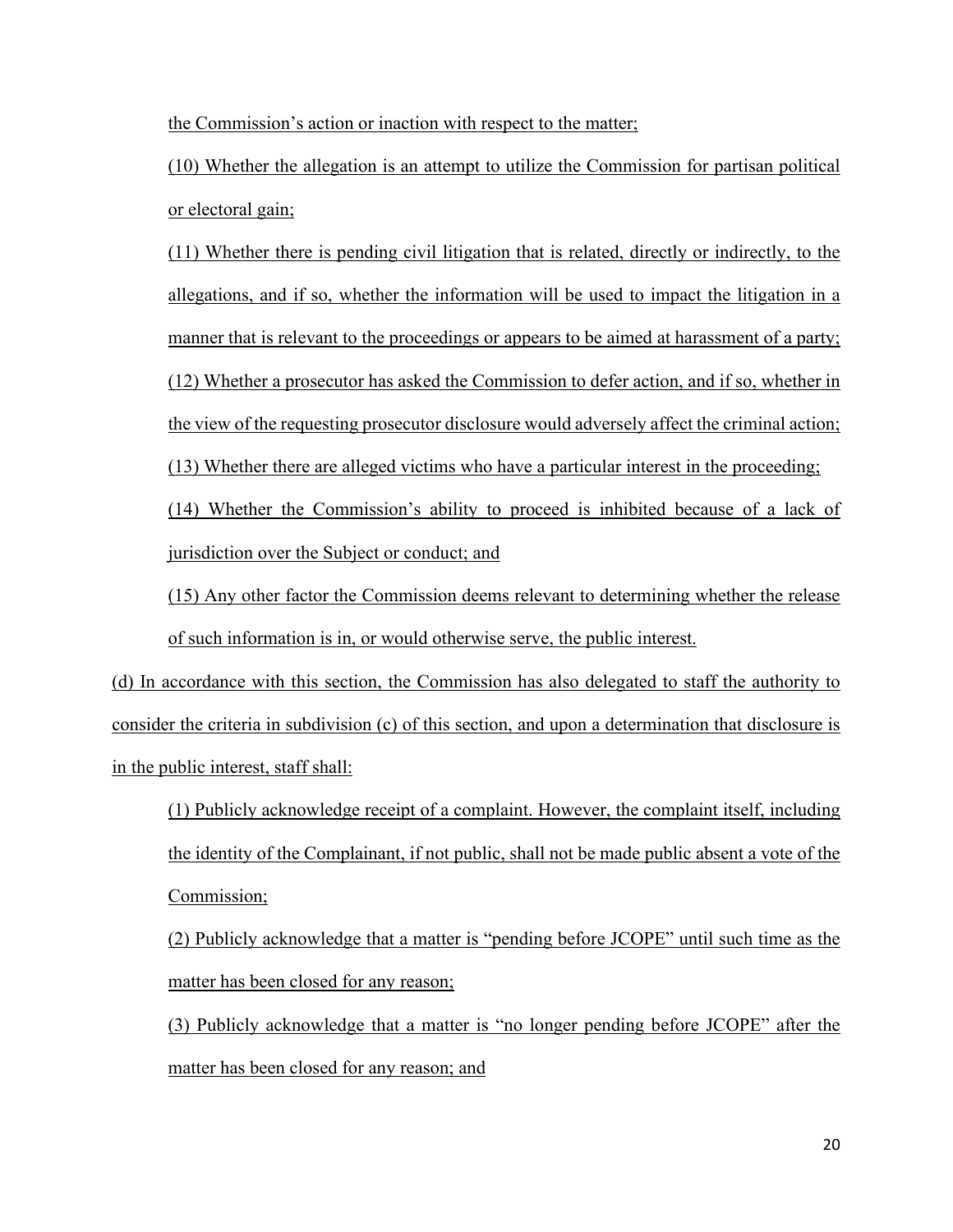(4) Publicly acknowledge if the Commission has received a request from law enforcement to defer the Commission's inquiry, and whether such deferral is in place.

(e) Pursuant to this section, the Commission has determined that it is in the public interest to publicly release information relating to investigative and enforcement matters as follows:

(1) its annual report, in accordance with the requirements in Executive Law  $\S$  94 (9)(1), shall include:

*(i)* a listing by assigned number of each complaint and referral received which alleged a possible violation within the Commission's jurisdiction, including the current status of each complaint; and

*(ii)* where a matter has been resolved, the date and nature of the disposition and any sanction imposed, with redactions, as necessary, to protect the identity of the Subject, Respondent, and Complainant as required under the confidentiality requirements in Executive Law § 94.

(2) its website shall include, within sixty days of resolution or closure of a matter for any reason other than issuance of a substantial basis investigation report or settlement, a listing by assigned case number, setting forth the nature of the matter, the alleged violation of law, and the date and nature of the disposition, with redactions, as necessary, to protect the identity of the Subject, Respondent and Complainant under the confidentiality requirements in Executive Law § 94 and in accordance with these regulations.

(3) Information relating to an investigation or enforcement proceeding that would otherwise be confidential pursuant to Executive Law § 94, when a legal proceeding is initiated in court by the Subject or Respondent of such investigation, as deemed necessary by counsel representing the Commission in furtherance of its interests in such legal proceeding. With respect to other legal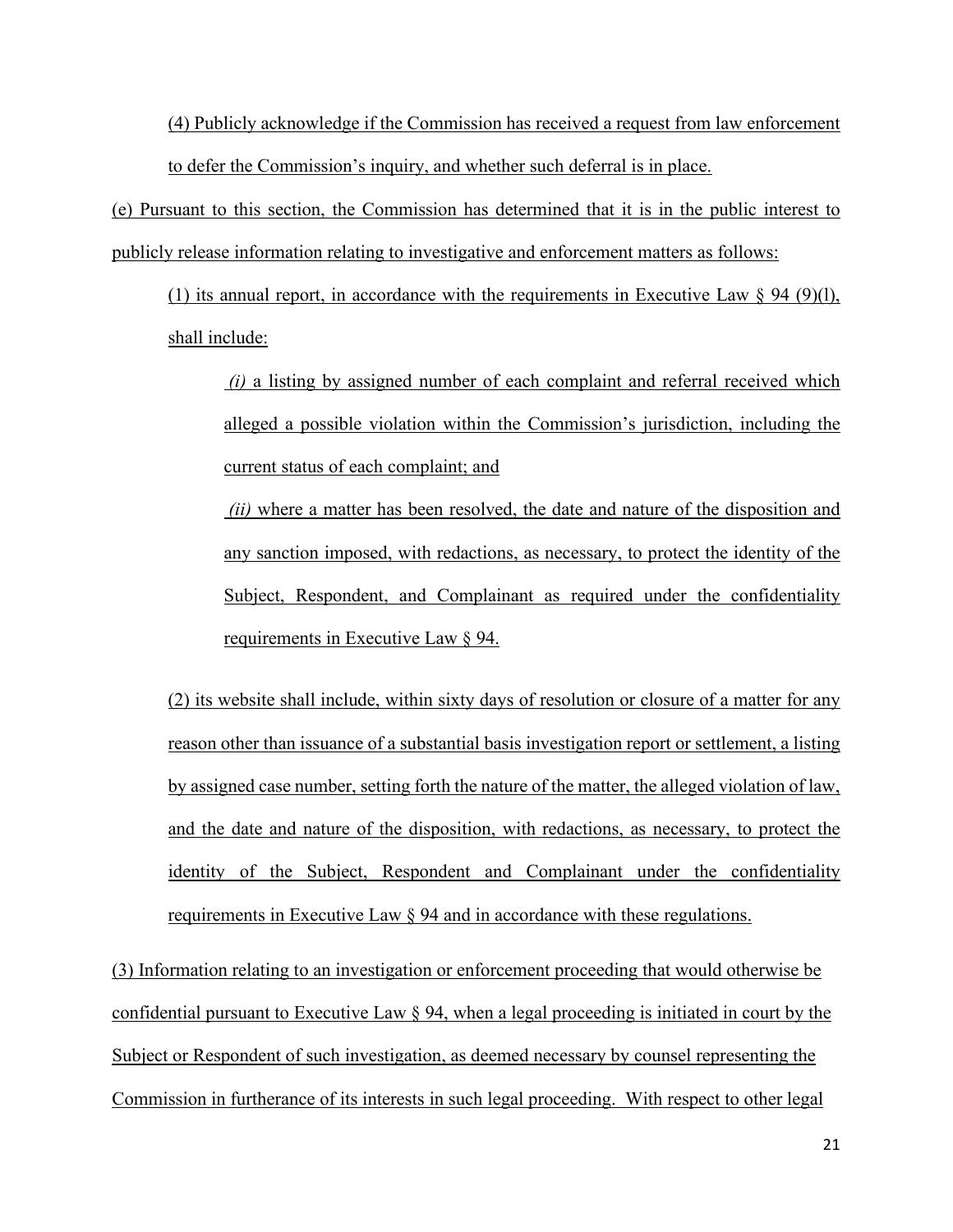proceedings, the Commission may release such information by majority vote of the full Commission, in accordance with Executive Law section 94(6), that such disclosure is in the public interest considering the criteria set forth in subdivision (c) of this section.

[The records or documents made available for public inspection and copying are set forth in Executive Law § 94(19) and the Commission's regulations.

# **Section 941.17 Appeals from Executive Director's denials related to financial disclosure statements.**

(a) Grounds for appeal.

- (1) Any person required to file a financial disclosure statement whose written request for deletion of one or more items of information as provided in Executive Law §94(9)(h) has been denied in writing by the Executive Director, may file a written appeal of such denial, called a notice of appeal, as provided in Subpart 941.17(d) of this Title.
- (2) Any person required to file a financial disclosure statement whose written request for exemption from any requirement to report one or more items of information that pertain to such person's spouse or unemancipated children as provided in Executive Law §94(9)(i) has been denied in writing by the Executive Director, may file a written appeal of the denial, called a notice of appeal, as provided in Subpart 941.17(d) of this Title.
- (3) Any person required to file a financial disclosure statement whose written request for exemption from any requirement to report items of information that pertain to representation of a client as provided in Public Officers Law §73-a(3)(8)(b-1), (b-2), or (c) has been denied in writing by the Executive Director, may file a written appeal of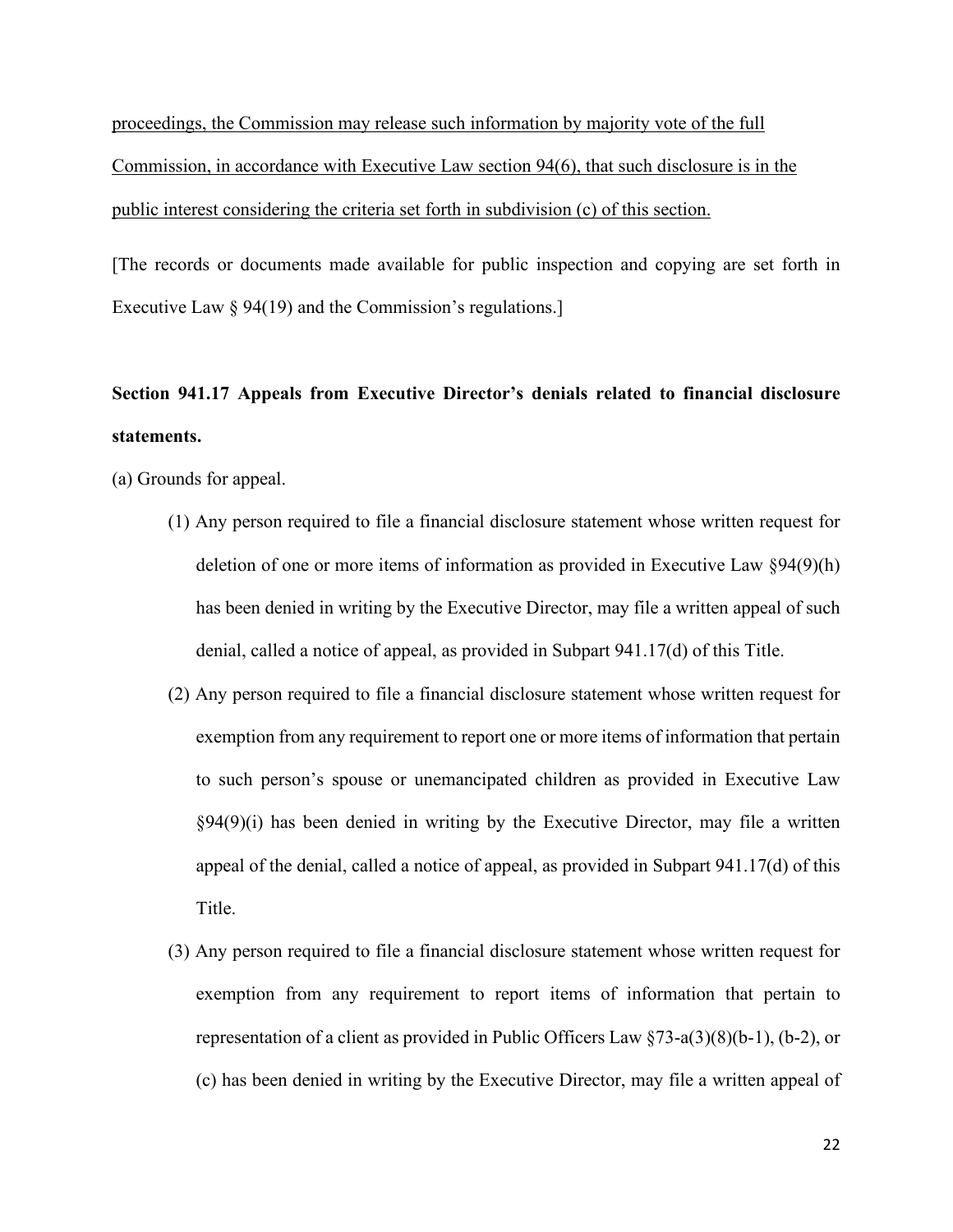the denial, called a notice of appeal, as provided in Subpart 941.17(d) of this Title.

- (4) Any person eligible under Executive Law  $\S 94(9)(k)$  to apply for an exemption from filing a financial disclosure statement whose written request for exemption from such filing requirement has been denied in writing by the Executive Director, may file a written appeal of the denial, called a notice of appeal, as provided in Subpart 941.17(d) of this Title.
- (b) Confidentiality of information related to the Executive Director's denials.
	- (1) Pending any application for deletion or exemption to the Executive Director or notice of appeal filed with the members of the Commission, all information which is the subject or a part of the application or appeal shall remain confidential. Upon an adverse determination by the members of the Commission, the reporting individual may request, within five (5) calendar days of receipt of an adverse determination, and upon such request the Commission shall provide, that any information which is the subject or part of the application remain confidential for a period of thirty (30) days from the date of notice of such determination. In the event that the reporting individual resigns from office and holds no other office subject to the jurisdiction of the Commission, the information shall not be made public and shall be expunged in its entirety from (or in the case of client information, not made part of) the financial disclosure statement.

(c) Requirement to file a financial disclosure statement pending the Commission's consideration of the appeal of a request for exemption from the requirement to file, pursuant to Part 935 of this Title.

(1) Pending any notice of appeal filed with the members of the Commission, the applicant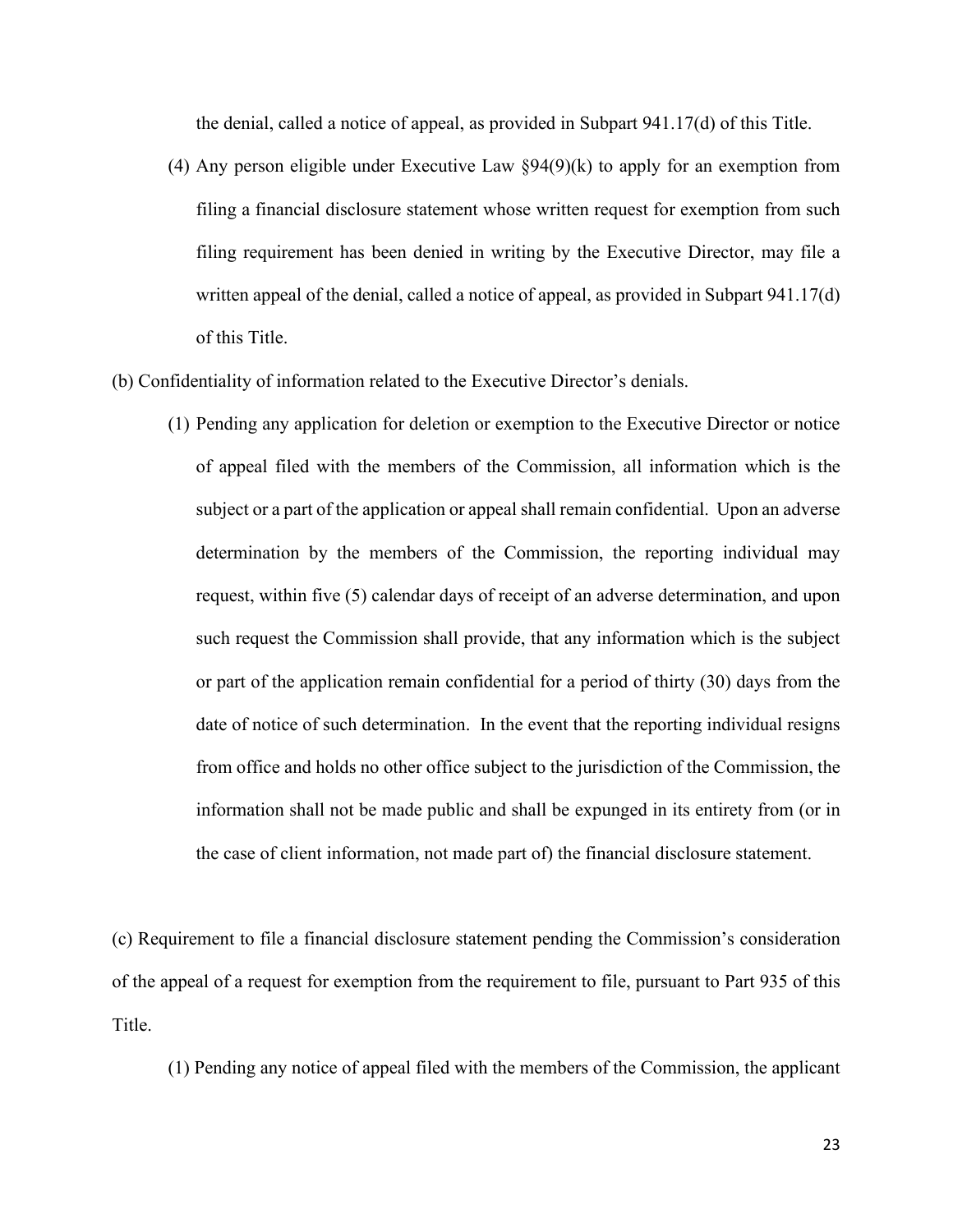or appellant is not required to file the financial disclosure statement.

(d) Notice and procedure for appeal.

- (1) A notice of appeal must be filed with the Commission within fifteen (15) calendar days of receipt by the appellant of a denial by the Executive Director. The notice of appeal must be in writing, must provide a clear statement of the reasons for appeal, and shall be addressed to the chairman of the Commission at the address provided on a document accompanying the denial by the Executive Director which shall include such information and the procedure for appeals.
- (2) Upon receipt of the notice of appeal by the Commission, the Chair, or his/her designee, shall issue a notice of docketing which sets forth a time and date for submitting written arguments and documentary evidence in support of the appellant's position that shall be no sooner than fifteen (15) days after receipt of the notice of appeal and no later than thirty (30) days thereafter.

(e) Record on appeal.

(1) The members of the Commission shall consider the record provided by the Executive Director and the written submissions of the appellant in making a determination on the appeal of the Executive Director's denial. The members of the Commission may request the appellant to file additional information.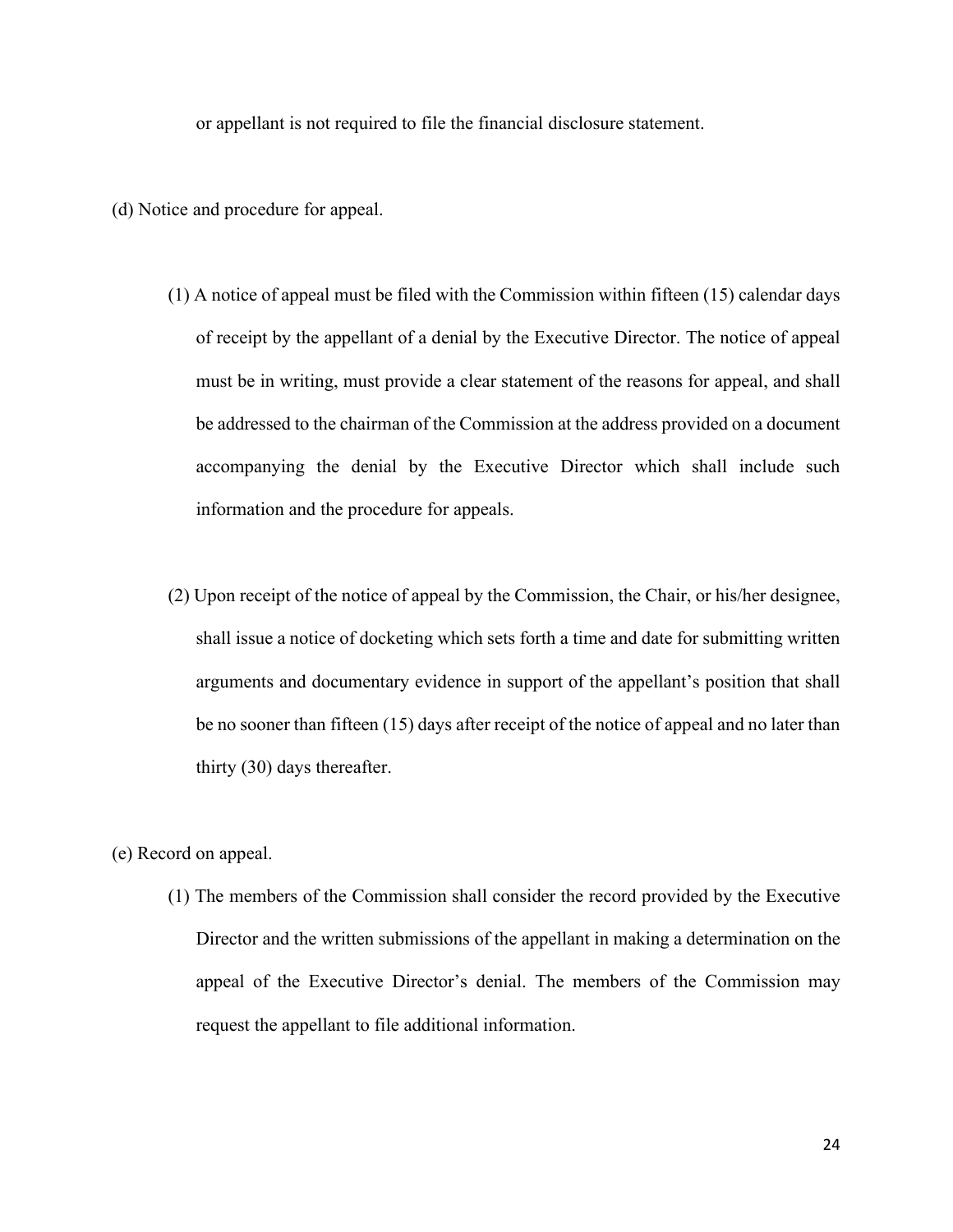(2) The formal rules of evidence shall not apply in the appeals process.

(3) The burden is on the appellant to show that the Executive Director made an erroneous determination in deciding not to grant appellant's deletion or exemption request.

(f) Decision on appeal.

- (1) The members of the Commission shall review the written appeal filed pursuant to these rules, and shall render a decision by a majority vote of the total number of members of the Commission without vacancy. Such decision shall be based upon the entire record submitted to the executive director and the written submission of the appellant.
- (2) The written decision of the members of the Commission shall affirm, reverse, remand and/or dismiss the decision of the Executive Director and, as appropriate, shall set forth a concise statement of the reasons for the Commission's decision and shall be issued within sixty (60) days of the receipt of the written notice of appeal filed with the Commission pursuant to these rules, or as soon thereafter as possible.

## **Section 941.18 Appeals from denial of an application for exemptions under Article 1-A of the Legislative Law §§1-h, 1-j and 19 NYCRR Part 938.6.**

(a) An appeal of a denial of an application for exemption to a judicial hearing officer, pursuant to Article 1-A of the Legislative Law §1-h and 19 NYCRR Part 938 is available only to a Client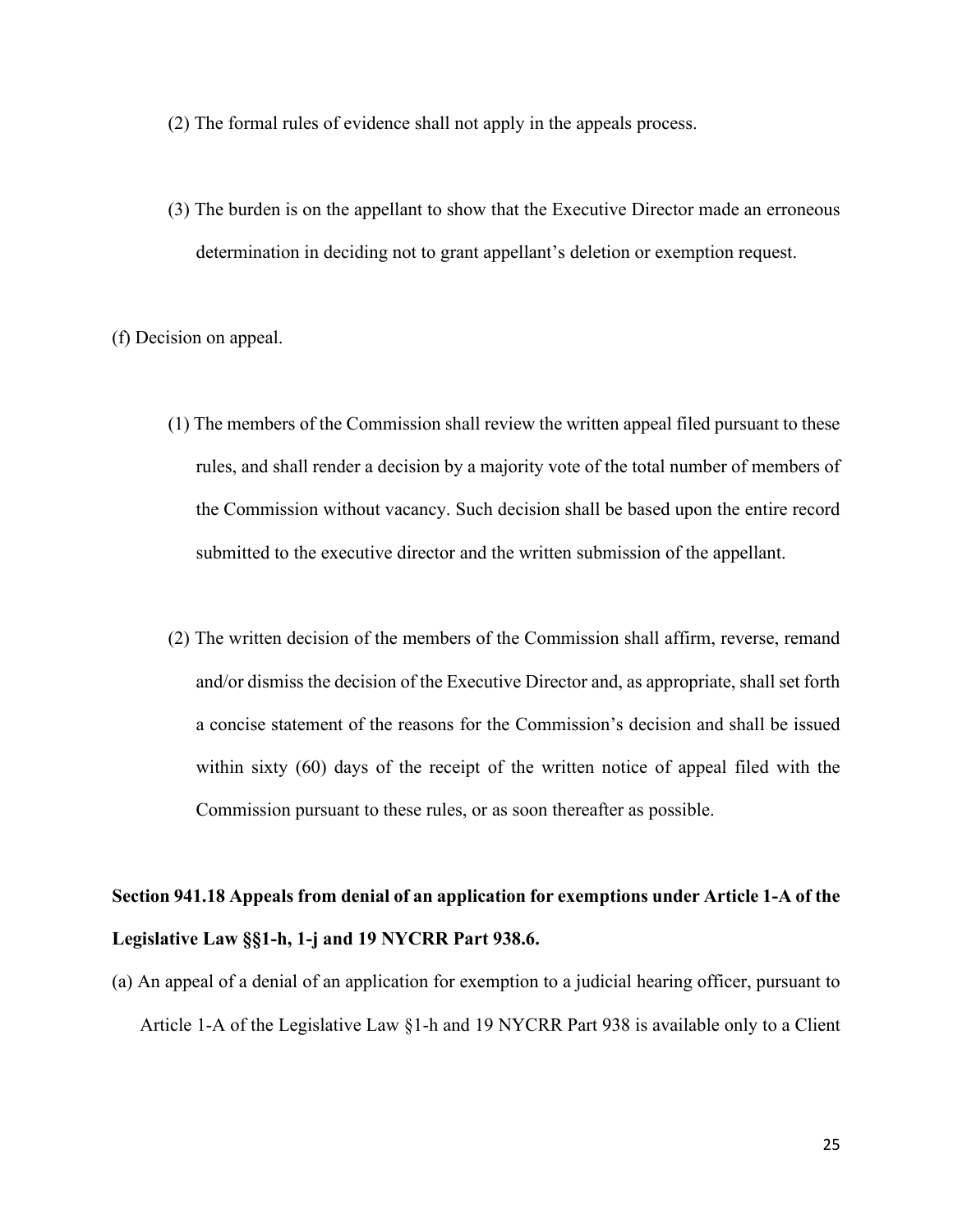Filer who submitted an application under 19 NYCRR Part 938.4(a). A Client Filer who submitted an application under 19 NYCRR Part 938.4(b) is not entitled to such an appeal.

- (b) A Client Filer may appeal a denial of an application for exemption. A notice of appeal must be in writing and include the original application for exemption together with any supporting materials that were submitted pursuant to 19 NYCRR Part 938.5. The written notice of appeal must be received by the Commission no later than fifteen (15) business days after the date of the denial. Any notice of appeal received by the Commission later than fifteen (15) business days after the date of the denial will not be considered and the Client Filer will be deemed to have waived the right to appeal.
- (c) If the Client Filer appeals and such appeal is denied, the Client Filer shall, within five (5) business days of the date of the denial of the appeal, amend the Client Semi-Annual Report to include the required information relating to the subject of the application for exemption.
- (d) Appeal Procedure and Standard of Review
	- (1) Upon receipt of a notice of appeal in accordance with Section 941.18(b), the Commission shall assign the matter to a hearing officer.
	- (2) The hearing officer shall review the entire record, which shall consist of the original application for exemption together with any supporting materials that were submitted pursuant to Section 941.18(b) and the Commission's written denial.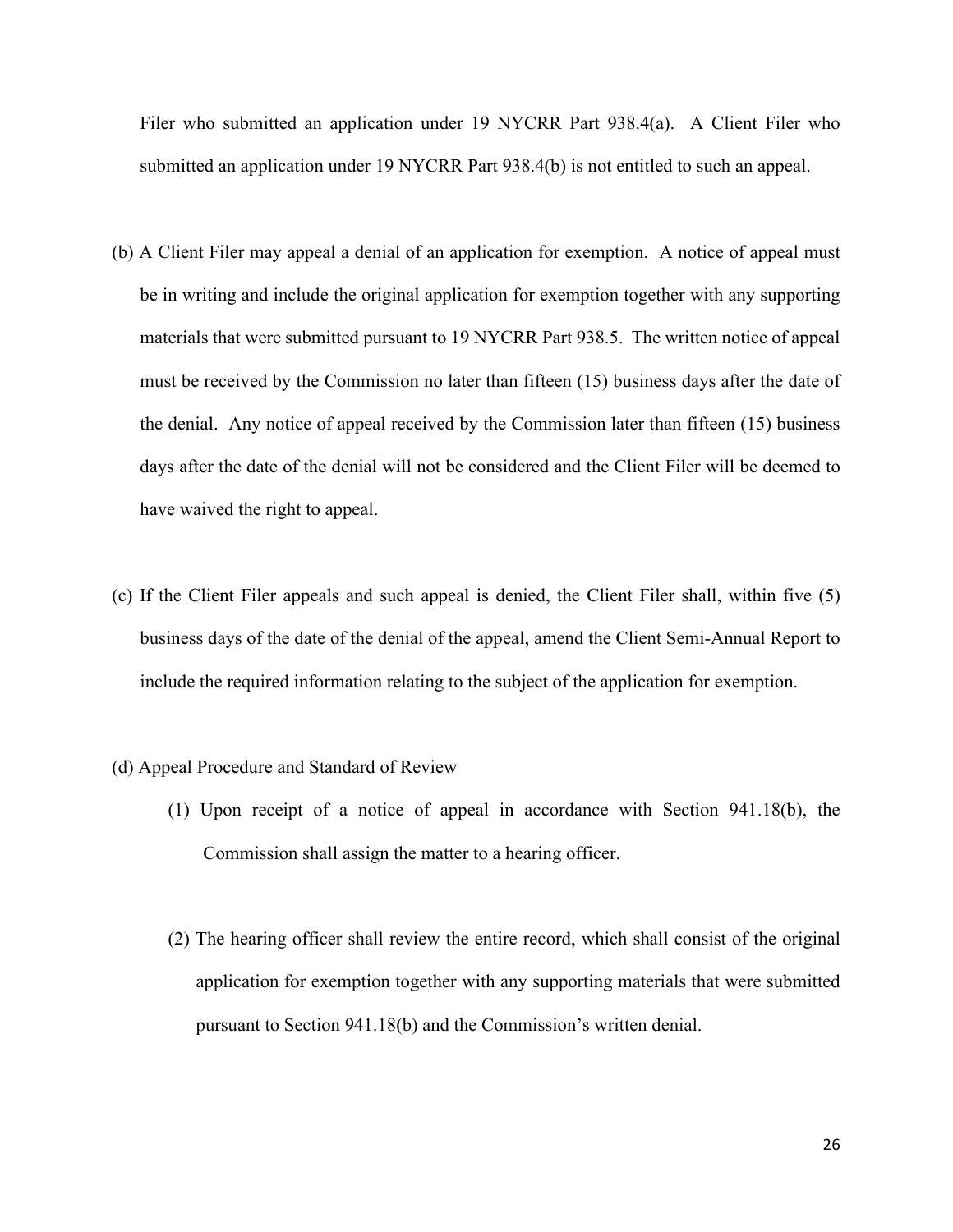- (3) The hearing officer may reverse the Commission's denial only if such denial is clearly erroneous in view of the evidence in the record.
- (4) The hearing officer's final decision shall be in writing and shall affirm, reverse, or remand the decision of the Commission and shall set forth a concise statement of the reasons for the judicial hearing officer's decision. The hearing officer shall issue the final decision within fifteen (15) business days of the hearing officer's receipt of the materials identified in this section.
- (5) A decision by the hearing officer to affirm or reverse the Commission's denial of an exemption shall be considered a final determination by the Commission.

#### **Section 941.19 General provisions.**

- (a) All final recommendations of the hearing officer and all of the decisions of the Executive Director and the Commission shall be in writing or stated in the record and shall include findings of fact, conclusions of law, reasons for the decision and when appropriate, direct that specific action be taken by the Commission. The final decisions of the Commission shall be binding upon the Commission.
- (b) Except in matters *ex parte*, members or employees of the Commission assigned to make, or assist in making a decision or [to make] findings of fact and conclusions of law in any hearing shall not communicate, directly or indirectly, in connection with any issue of law, with any person, party or its representative of record, except upon notice and opportunity for all parties